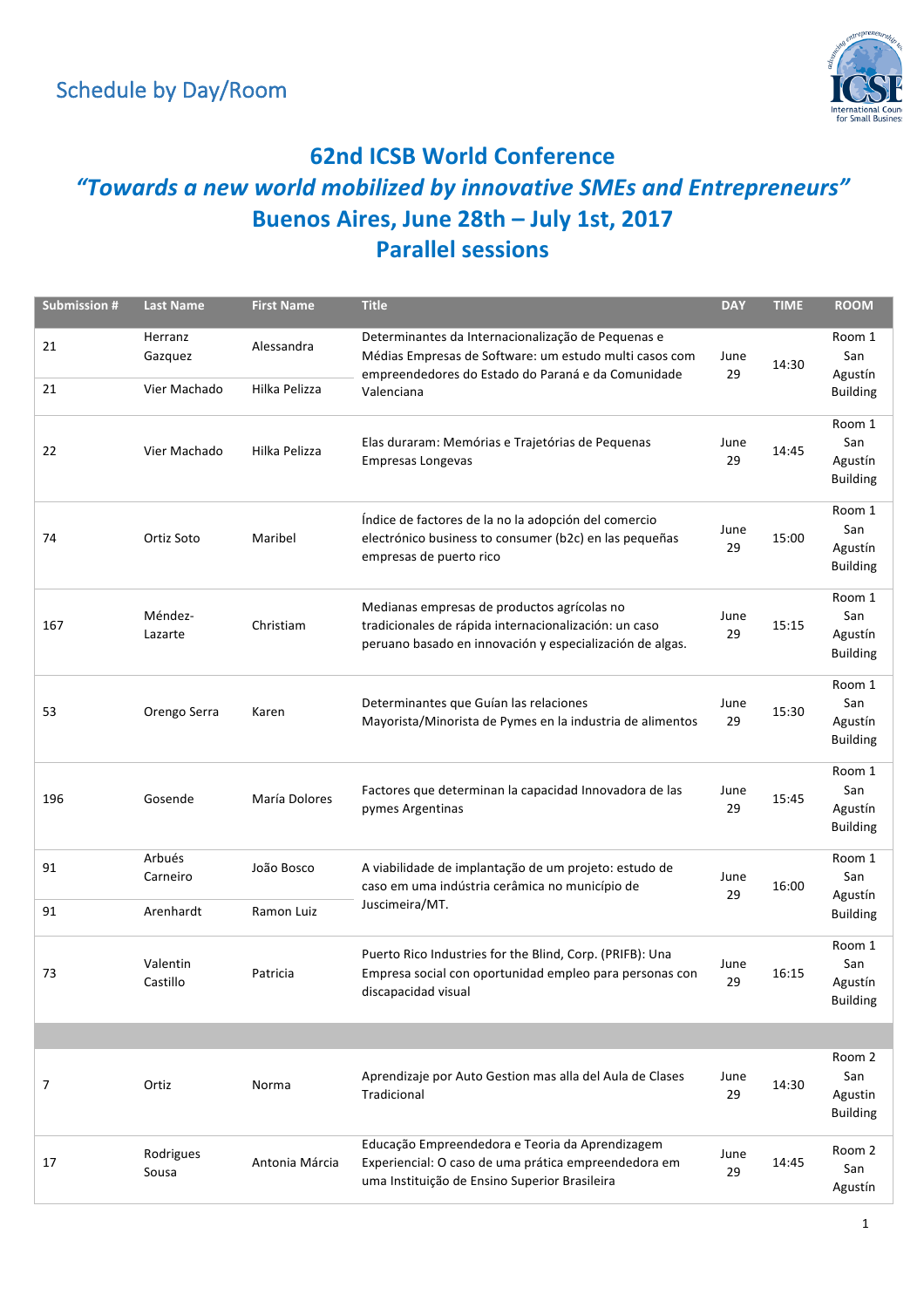

|     |                        |                |                                                                                                                                                                          |            |       | <b>Building</b>                             |
|-----|------------------------|----------------|--------------------------------------------------------------------------------------------------------------------------------------------------------------------------|------------|-------|---------------------------------------------|
| 38  | Freire De<br>Araujo    | Gracyanne      | A colaboração como prática de ensino-aprendizagem do<br>empreendedorismo: a experiência de empreender um<br>festival cultural                                            | June<br>29 | 15:00 | Room 2<br>San<br>Agustín<br><b>Building</b> |
| 43  | Vimercati De Sá        | Eduardo        | Ensino da Gestão de Pequenos Negócios como uma das<br>Dimensões da Educação em Empreendedorismo (EE)                                                                     | June<br>29 | 15:15 | Room 2<br>San<br>Agustín<br><b>Building</b> |
| 49  | <b>Fistarol Kruger</b> | Roseli         | Inserção de tics no ensino fundamental, desempenho<br>escolar e formação de empreendedores: limites e<br>possibilidades no contexto brasileiro                           | June<br>29 | 15:30 | Room 2<br>San<br>Agustín<br><b>Building</b> |
| 60  | De Hoyos-<br>Ruperto   | Moraima        | De una Iniciativa a un Ecosistema: La experiencia<br>transformadora de la iniciativa Innovación Colegial al<br>UPRM E-ship Network (Red de Emprendimiento de la<br>UPRM) | June<br>29 | 15:45 | Room 2<br>San<br>Agustín<br><b>Building</b> |
| 61  | Castro Carrijo         | Michelle       | Ensino do empreendedorismo e sua influência na vontade<br>de empreender: um estudo no curso de Administração da<br>FAGEN-UFU.                                            | June<br>29 | 16:00 | Room 2<br>San<br>Agustín<br><b>Building</b> |
| 44  | Rodrigues<br>Sousa     | Antonia Márcia | As proezas de um caboclo sertanejo que empreende no<br>peito e na raça: o jeitinho brasileiro de ser empreendedor                                                        | June<br>29 | 16:15 | Room 2<br>San<br>Agustín<br><b>Building</b> |
|     |                        |                |                                                                                                                                                                          |            |       |                                             |
|     |                        |                |                                                                                                                                                                          |            |       |                                             |
| 241 | Gabarret               | Ines           |                                                                                                                                                                          |            |       |                                             |
| 241 | Saidi                  | Sana           | Unemployment, business creation, and growth: the<br>moderating effect of human capital                                                                                   | June<br>29 | 14:30 | 106                                         |
| 241 | Vedel                  | Benjamin       |                                                                                                                                                                          |            |       |                                             |
| 249 | Byrd                   | Kimble         | The strategic impact of sme innovation activity: the                                                                                                                     | June       |       |                                             |
| 249 | Ross                   | Linda          | relationship between r&d intensity and firm performance<br>in the u.s. and japan                                                                                         | 29         | 14:45 | 106                                         |
| 253 | Chamberlin             | Tyler          |                                                                                                                                                                          |            |       |                                             |
| 253 | Freel                  | Mark           | Entrepreneurial Failure in Technology-Based Firms                                                                                                                        | June<br>29 | 15:00 | 106                                         |
| 257 | Pignanelli             | Alexandre      | Export barriers, size and experience: a stratified<br>comparison focusing on small firm?                                                                                 | June<br>29 | 15:15 | 106                                         |
| 263 | Lee                    | Jeonghoon      | How leadership leads to task performance through trust<br>and felt trust?                                                                                                | June<br>29 | 15:30 | 106                                         |
| 265 | Yamamoto               | Satoshi        | Does Entrepreneurial Orientation Matter in<br>Entrepreneurial Intention, Effectual Behavior and<br>Entrepreneurial Outcomes of Japanese smes?                            | June<br>29 | 15:45 | 106                                         |
| 267 | Shelton                | Lois           | An Examination of High Growth Latino and Black<br><b>Entrepreneurs in the United States</b>                                                                              | June<br>29 | 16:00 | 106                                         |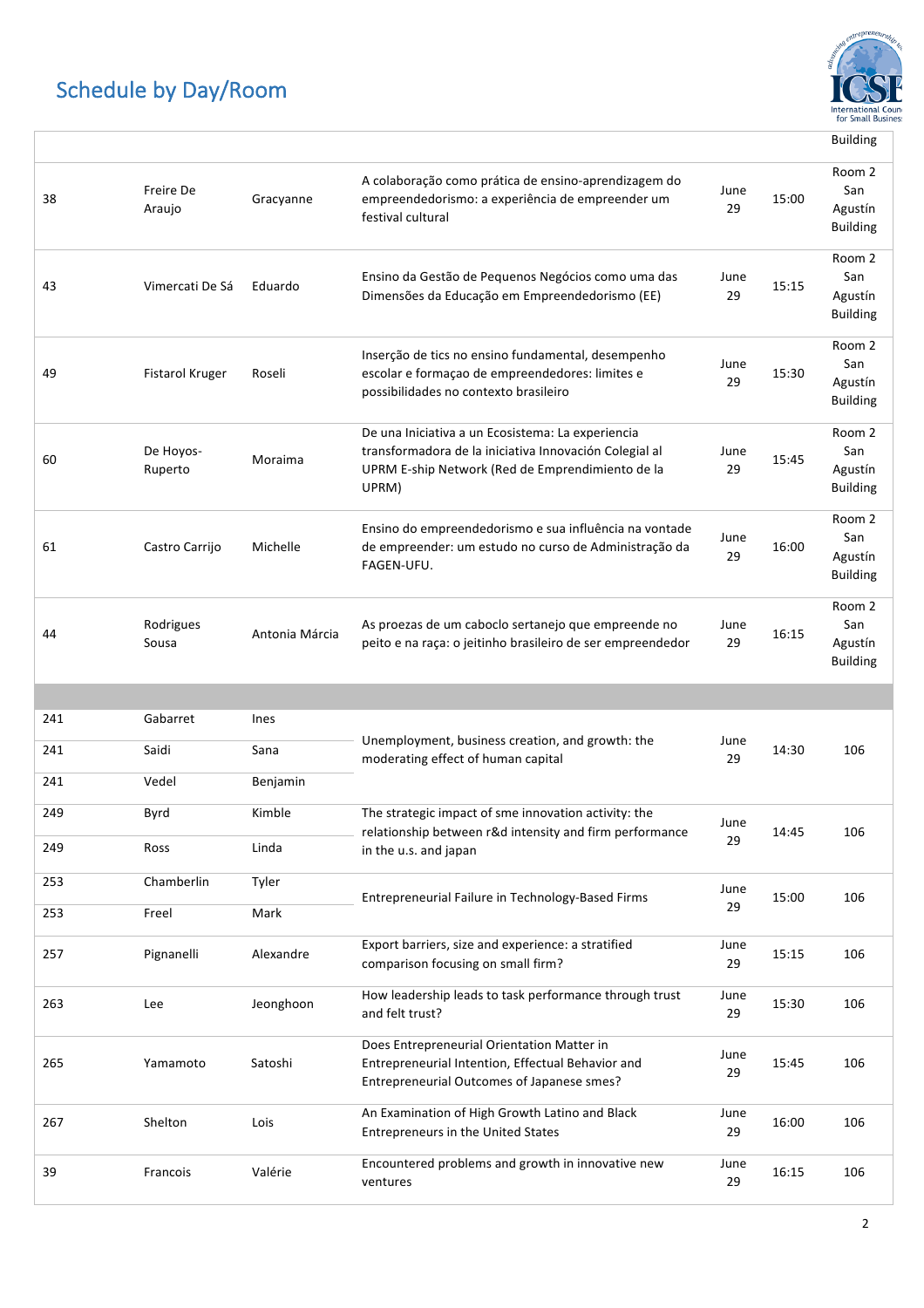

| 116 | Strocchia                 | Marisela         | Lean practices and sustainability: a must for smes                                                                                                         | June<br>29 | 14:30 | 113 |
|-----|---------------------------|------------------|------------------------------------------------------------------------------------------------------------------------------------------------------------|------------|-------|-----|
| 128 | Kim                       | Yong             | A Strudy on the Strategy to Remove/Reduce Technical<br>Barriers to Trade(tbts)between Korea and Central,<br>Caribbean&South America                        | June<br>29 | 14:45 | 113 |
| 167 | Carrero<br><b>Morales</b> | Gisela           | Internationalizing SMEs from Island territories: A Domestic<br>Interfirm Networks Approach                                                                 | June<br>29 | 15:00 | 113 |
| 174 | Lee                       | Sang-Myung       | A Study on Growth Factors of Korean Gazelle smes                                                                                                           | June<br>29 | 15:15 | 113 |
| 198 | Cleroux                   | Pierre           | The difficult transition of Canadian mid-sized firms to large                                                                                              | June<br>29 | 15:30 | 113 |
| 218 | Roomi                     | Muhammad<br>Azam | How sustainable enterprises grow: an exploratory study                                                                                                     | June<br>29 | 15:45 | 113 |
| 328 | Piazolo                   | Marc             | Hiring Discrimination in the Labor Market: A Teaching Case<br>in Human Resources Management                                                                | June<br>29 | 16:00 | 113 |
| 98  | Hsieh                     | Chihmao          | Effort perceptions versus autonomy concerns: How does<br>conflict dissatisfy members on nascent entrepreneurship<br>teams?                                 | June<br>29 | 16:15 | 113 |
|     |                           |                  |                                                                                                                                                            |            |       |     |
| 35  | Bernat                    | Luisa Fernanda   | Diferencias en la escalera de progreso en emprendimiento<br>en América Latina                                                                              | June<br>29 | 14:30 | 121 |
| 72  | Farias<br>Albuquerque     | Alexandre        | Fatores de Mortalidade relacionados ao Dirigente, à<br>Organização e ao Ambiente da Pequena Empresa: Estudo<br>de Casos em Empresas do Varejo de Vestuário | June<br>29 | 14:45 | 121 |
| 114 | <b>Barros Castro</b>      | Ricardo Abad     | Evaluación Sistémica de la Estrategia en una unidad de<br>negocio familiar. Caso exploratorio - Taller de Confección<br>Hilada Usme (Bogotá)               | June<br>29 | 15:00 | 121 |
| 126 | <b>Barrere</b>            | Gabriela         | Innovación y exportaciones en PYMES ¿Qué viene<br>primero?                                                                                                 | June<br>29 | 15:15 | 121 |
| 141 | de Brito Morigi           | Josimari         | As incubadoras de empresas e o fomento ao<br>empreendedorismo: um estudo sobre a Fundação Educere<br>de Campo Mourão-Paraná-Brasil                         | June<br>29 | 15:30 | 121 |
| 164 | Alonso Orozco<br>Triana   | Jairo            | La intención emprendedora y el efecto de la experiencia<br>en Startups: teoría del comportamiento planeado.                                                | June<br>29 | 15:45 | 121 |
| 121 | Cassol                    | Alessandra       | Práticas de gestão financeira de curto prazo das pequenas<br>e médias empresas do meio oeste catarinense                                                   | June<br>29 | 16:00 | 121 |
| 12  | Cassol                    | Alessandra       | A influência das competências dos gestores de micro e<br>pequenas empresas brasileiras no desempenho<br>organizacional                                     | June<br>29 | 16:15 | 121 |
|     |                           |                  |                                                                                                                                                            |            |       |     |
| 78  | Yoo                       | So-Jin           | The Effects of Crowdfunding Success, Patent and Third-<br>party Endorsement in Securing Venture Capital Investment                                         | June<br>29 | 14:30 | 122 |
| 119 | Blumberg                  | <b>Boris</b>     | Investors' Rationales for Herding on Equity Crowdfunding                                                                                                   | June       | 14:45 | 122 |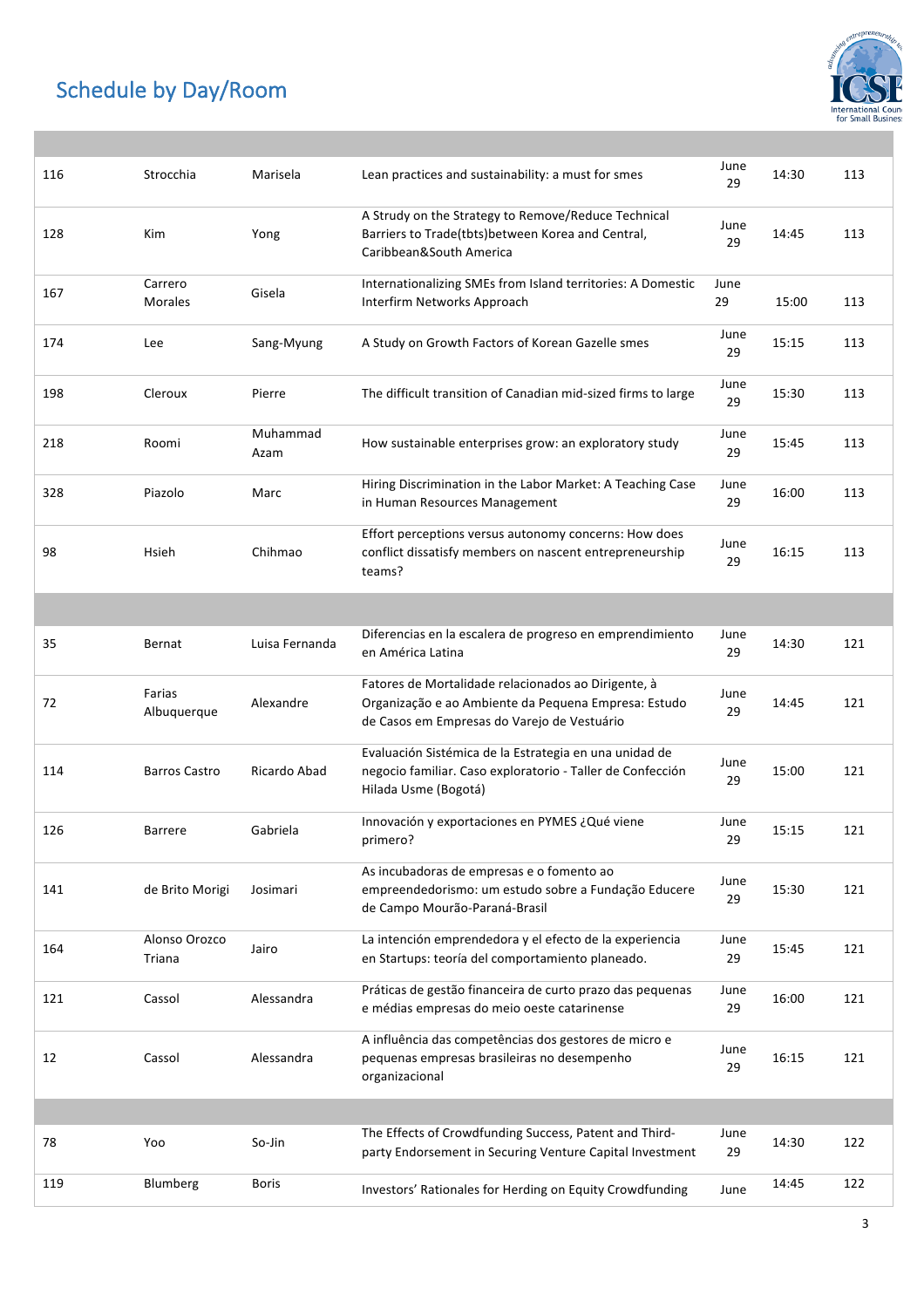

| 119 | Kleinert               | Simon     | Platforms                                                                                                                                 | 29         |       |     |
|-----|------------------------|-----------|-------------------------------------------------------------------------------------------------------------------------------------------|------------|-------|-----|
| 232 | Schraven               | Etienne   | Predicting crowdfunding campaign success from first<br>impressions                                                                        | June<br>29 | 15:00 | 122 |
| 111 | Dionne                 | Steven    | Value Uncertainty, Bidder Reputation, and Organizational<br>Rapport in Buyouts: Lessons from Private Equity Groups                        | June<br>29 | 15:15 | 122 |
| 50  | <b>Braune</b>          | Eric      | External financing perceptions by Sub-Saharan<br>Entrepreneurs: a Qualitative Approach                                                    | June<br>29 | 15:30 | 122 |
| 138 | <b>Briozzo</b>         | Anahi     | Corporate Governance Attributes and Listed smes Debt<br>Maturity Structure: Evidence from Different Economics                             | June<br>29 | 15:45 | 122 |
| 138 | García-Olalla          | Myriam    | Environments                                                                                                                              |            |       |     |
| 187 | Mariano                | Henrique  | Is financing entrepreneurs destroying jobs? The role of<br>Venture Capital in job dynamics.                                               | June<br>29 | 16:00 | 122 |
| 254 | Luczka                 | Teresa    | Alternative Sources of Financing for SMEs in Poland in the                                                                                | June<br>29 | 16:15 | 122 |
| 254 | Małecka                | Joanna    | Light of Empirical Research                                                                                                               |            |       |     |
|     |                        |           |                                                                                                                                           |            |       |     |
| 9   | Kasabov                | Edward    | Social Innovation and Social Entrepreneurship in Rural<br>China                                                                           | June<br>29 | 14:30 | 128 |
| 16  | Laguir                 | Issam     | Transmission of CSR requirements in supply chains:<br>investigating the multiple mediating effects of CSR                                 | June       | 14:45 | 128 |
| 16  | Stekelorum             | Rebecca   | activities in smes                                                                                                                        | 29         |       |     |
| 345 | Tounnes                | Azzedine  | Environmentally Friendly Intentions: A gendered<br>perspective among Nascent Entrepreneurs                                                | June<br>29 | 15:00 | 128 |
| 132 | <b>Belkhir</b>         | Lotfi     | A Science-based Model for Sustainability<br><b>Statements: Application to GHGE Global Reduction Goals</b>                                 | June<br>29 | 15:15 | 128 |
| 179 | Mitra                  | Jay       | Social Innovation, Entrepreneurship and Well-being: A case<br>study of a social enterprise.                                               | June<br>29 | 15:30 | 128 |
| 193 | Aoyama                 | Yuko      | Catalyzing Social Innovation: Transnational Social<br>Entrepreneurship in India                                                           | June<br>29 | 15:45 | 128 |
| 207 | Ball                   | Joan      | Designing Innovative Services for the Long Haul: Insights                                                                                 | June       | 16:00 | 128 |
| 207 | Dominguez              | Martín    | from a 400 Year Old Service Organization                                                                                                  | 29         |       |     |
| 317 | Kelley                 | Donna     | Unemployment, State Taxes and Entrepreneurship                                                                                            | June<br>29 | 16:15 | 128 |
|     |                        |           |                                                                                                                                           |            |       |     |
| 34  | <b>Sperotto Flores</b> | Francisco | Learning and knowledge application process: insights from<br>small agro-enterprises                                                       | June<br>29 | 14:30 | 201 |
| 5   | Albakri                | Anas      | Variations in the Organizational Interfaces increased<br>Opportunities of the Innovating New Technologies for<br>Entrepreneurs in the GCC | June<br>29 | 14:45 | 201 |
| 64  | <b>Boughattas</b>      | Yosra     | Entrepreneurial learning process: The case of community<br>of practices                                                                   | June<br>29 | 15:00 | 201 |
| 68  | Junbua                 | Jirapa    | The Mediating Effect of EO on Learning Organizations'<br>Performance: A Conceptual Examination                                            | June<br>29 | 15:15 | 201 |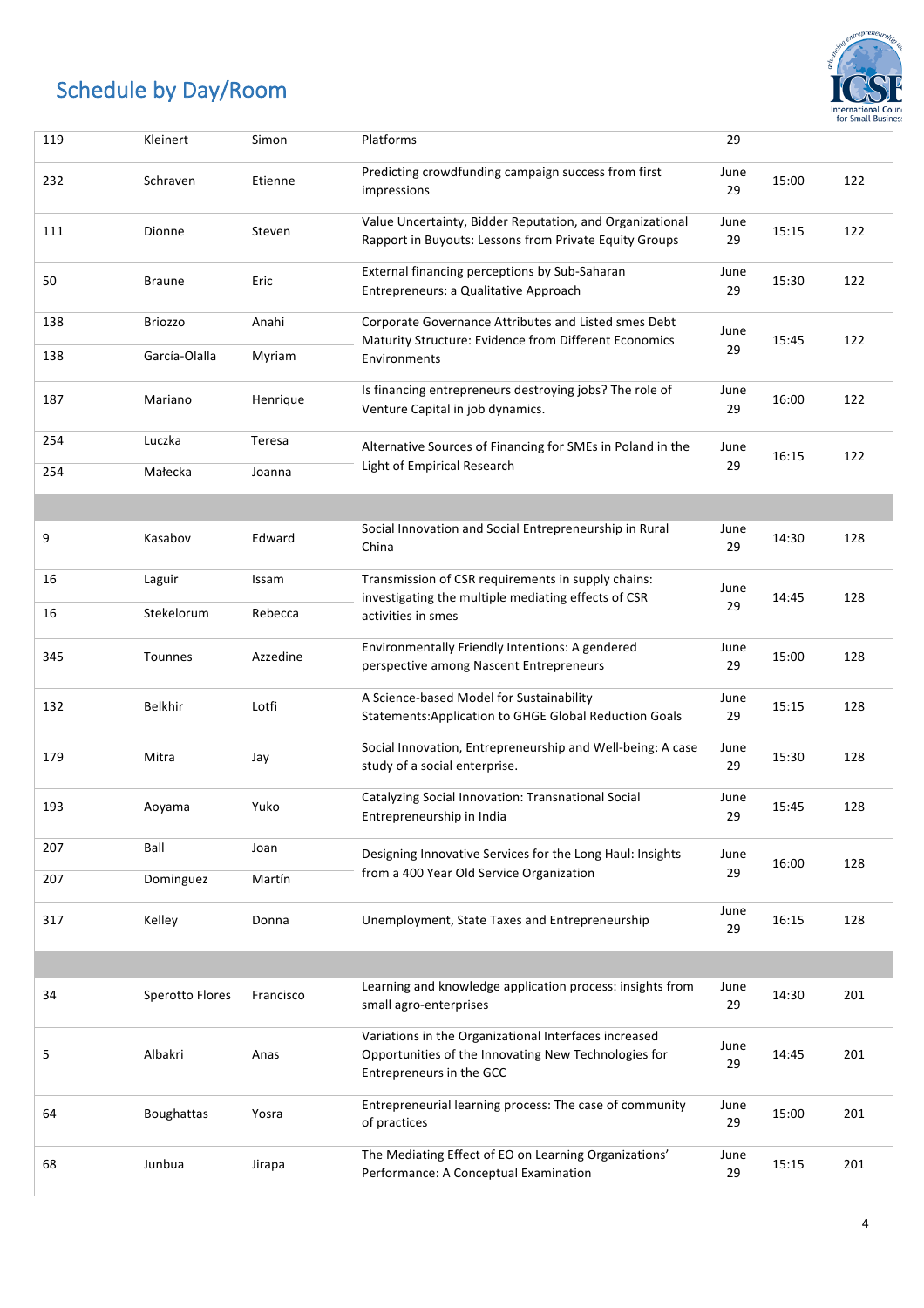

| 217 | Antoldi        | Fabio               | International Knowledge Transfer in the Field of Business<br>Advice Services to smes: An Empirical Analysis of the<br>Successful Partnership between SEBRAE (Brazil) and ALTIS<br>(Italy) | June<br>29 | 15:30 | 201 |
|-----|----------------|---------------------|-------------------------------------------------------------------------------------------------------------------------------------------------------------------------------------------|------------|-------|-----|
| 74  | Wongcharee     | Chanarus            | Negotiation: Entrepreneurs' Value Co-creation                                                                                                                                             | June<br>29 | 15:45 | 201 |
| 77  | Soythong       | Kusuma              | The Effect of Human Capital on Opportunity Recognition: A                                                                                                                                 | June       | 16:00 | 201 |
| 77  | Yanpiboon      | Tanyanart           | Meta-Analysis                                                                                                                                                                             | 29         |       |     |
| 80  | Mittelstaedt   | Ewald               | The Entrepreneur's Dead Souls - A Teaching Case<br>Regarding Nikolaj Gogols Classic Novel "Dead Souls" to                                                                                 | June       | 16:15 | 201 |
| 80  | Wiepke         | Claudia             | Foster an Enlightened Entrepreneurship Education                                                                                                                                          | 29         |       |     |
|     |                |                     |                                                                                                                                                                                           |            |       |     |
| 67  | Verreynne      | Martie-Louise       | Small businesses and economic threats: An organisational<br>resilience scale                                                                                                              | June<br>29 | 14:30 | 222 |
| 291 | Morero         | Hernan<br>Alejandro | The international surveys of FLOSS (free/libre open source<br>software) firms                                                                                                             | June<br>29 | 14:45 | 222 |
| 291 | Vélez          | Juan Gabriel        |                                                                                                                                                                                           |            |       |     |
| 315 | <b>Bandera</b> | Cesar               | Profit and Dynamic Knowledge Creation among New                                                                                                                                           | June       | 15:00 | 222 |
| 315 | Passineri      | Katia               | Ventures in the Kauffman Firm Survey                                                                                                                                                      | 29         |       |     |
| 319 | Sussan         | Fiona               | Understanding Entrepreneurship: Which metrics are<br>important? A Case of Romania                                                                                                         | June<br>29 | 15:15 | 222 |
| 321 | Escobales      | Lisa                | What Else Can I Do? Learning and Teaching English as a<br>Second Language                                                                                                                 | June<br>29 | 15:30 | 222 |
| 61  | Degen          | Ronald Jean         | Reasons for the Almost Complete Absence of High-Growth<br>Ambition and Innovation Activity of Early-Stage<br><b>Entrepreneurs in Brazil</b>                                               | June<br>29 | 15:45 | 222 |
| 342 | Al-Kwifi       | Osama               | Benchmarking small firm marketing practices in emerging<br>and developed economies                                                                                                        | June<br>29 | 16:00 | 222 |
| 245 | Oliveira       | Sergio              | A Study on Dental Clinics in the State of Bahia (Brazil)                                                                                                                                  | June<br>29 | 16:15 | 222 |
|     |                |                     |                                                                                                                                                                                           |            |       |     |
| 103 | Janczak        | Sergio              | Deep Learning in Entrepreneurship Education: Fostering<br>Playfulness and Cultural Diversity                                                                                              | June<br>29 | 14:30 | 215 |
| 115 | Domboka        | Thomas              | The Role of Education and Training in Business Start-Ups -<br>The case of Black African Migrants in Britain                                                                               | June<br>29 | 14:45 | 215 |
| 122 | Capps          | Jennifer            | Creating a Campus Wide General Education<br><b>Entrepreneurial Experience</b>                                                                                                             | June<br>29 | 15:00 | 215 |
| 153 | Fowler         | Fábio Roberto       | Hackathons as Entrepreneurship Development Programs.                                                                                                                                      | June       | 15:15 | 215 |
| 153 | Noronha        | Juliana Caminha     | A Case Study: Maker Hacklab                                                                                                                                                               | 29         |       |     |
| 156 | Lam            | <b>Tak Ming</b>     | Integrate Service Learning and Entrepreneurship in<br>Building a Sustainable Enterprise for Underprivileged<br>Communities in China                                                       | June<br>29 | 15:30 | 215 |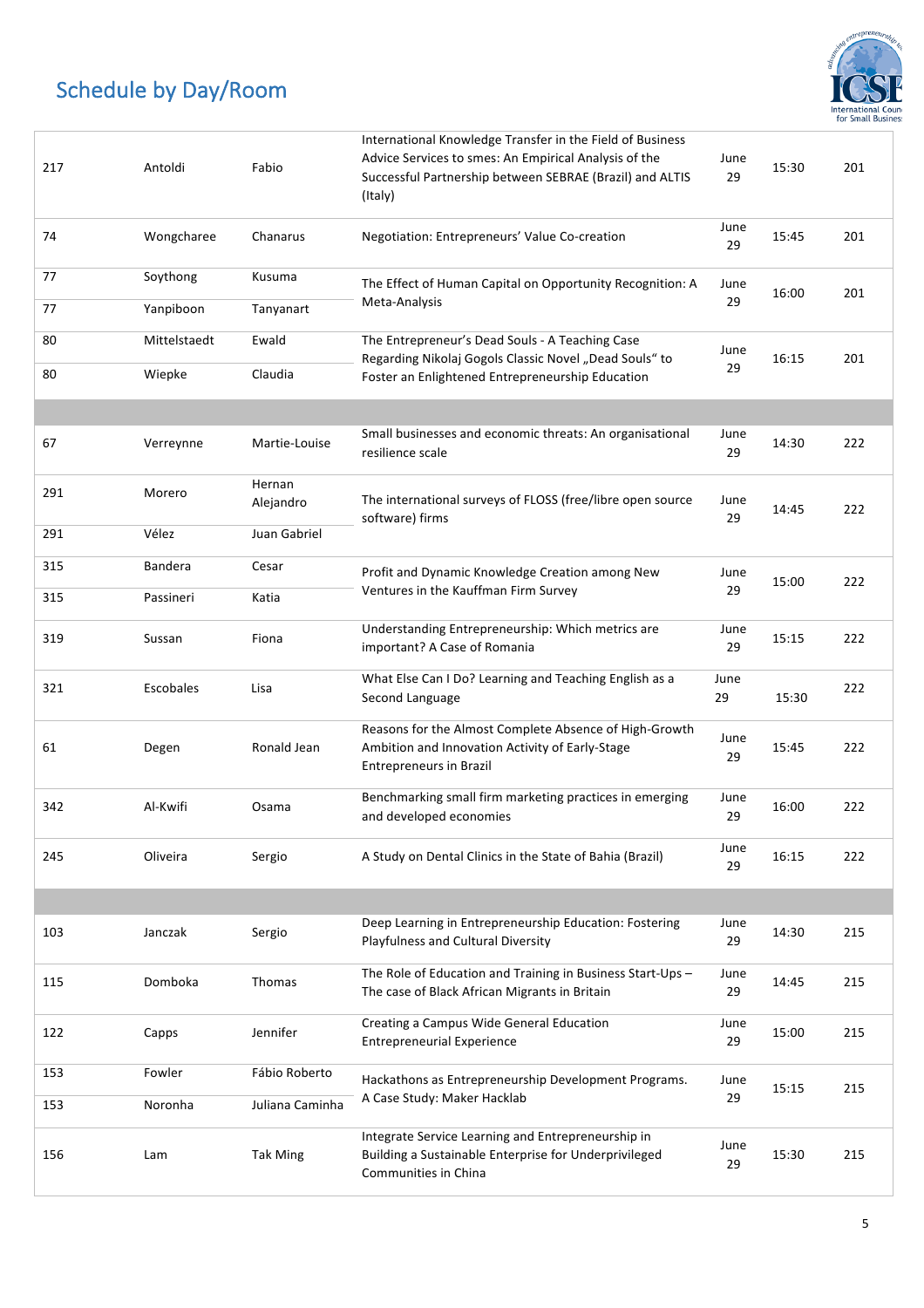

| 180 | Wong                  | Ken          | International Students and their Identity-Based Social<br>Networks in Hong Kong                              | June<br>29 | 15:45 | 215 |
|-----|-----------------------|--------------|--------------------------------------------------------------------------------------------------------------|------------|-------|-----|
| 185 | Klein                 | Juergen      | Should we use Massive Open Online Courses in the field of<br><b>Entrepreneurship Education</b>               | June<br>29 | 16:00 | 215 |
| 282 | Byrd                  | Kimble       | Developing Learning Communities of Practice for<br>Innovation, Creativity and Entrepreneurship on University | June       | 16:15 | 215 |
| 282 | Schmidt               | Jackie       | Campuses                                                                                                     | 29         |       |     |
|     |                       |              |                                                                                                              |            |       |     |
| 62  | Ng                    | Poh Yen      | Family business in the UAE: Examining the bright and dark<br>sides of socioemotional wealth on performance.  | June<br>29 | 14:30 | 236 |
|     |                       |              | The Effect of Strategic Alliance on Small Business                                                           | June       |       |     |
| 69  | Yanpiboon             | Tanyanart    | Performance: A Meta-Analysis                                                                                 | 29         | 14:45 | 236 |
| 89  | Gibson                | <b>Brian</b> | How small business is valued-An Overview of Valuation<br><b>Methods in Thailand</b>                          | June<br>29 | 15:00 | 236 |
|     |                       |              |                                                                                                              |            |       |     |
| 107 | Laguir                | Issam        | Corporate tax aggressiveness in family French smes                                                           | June<br>29 | 15:15 | 236 |
| 107 | Stekelorum            | Rebecca      |                                                                                                              |            |       |     |
| 158 | Mroczkowski           | Nicholas     | Job Creation and Innovation among smes in Australia                                                          | June<br>29 | 15:30 | 236 |
|     |                       |              | Content production and co-production in social media for                                                     | June       |       |     |
| 169 | Mussol                | Sarah        | SME's: The case of tourism offices in the South of France                                                    | 29         | 15:45 | 236 |
| 298 | <b>Brites Benitez</b> | Guilherme    | Real options applied to decision support - an investment                                                     | June       | 16:00 | 236 |
|     |                       |              | analysis in retail units oppening                                                                            | 29         |       |     |
| 250 | Meyer                 | Hartmut      | Blue Ocean Stratey $-$ A new way for SMEs to survive in the<br>niche market?                                 | June<br>29 | 16:15 | 236 |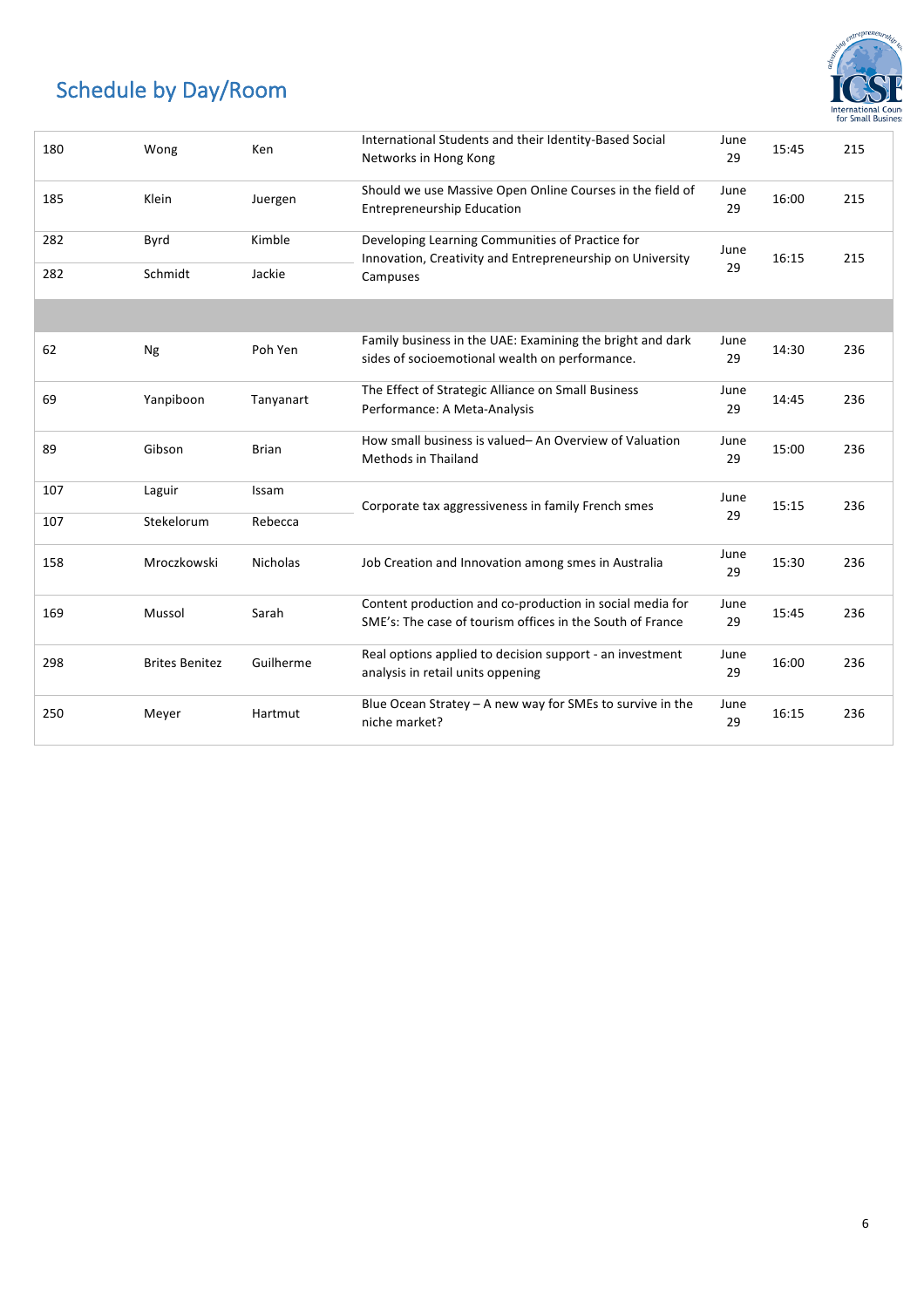

| <b>Submission #</b> | <b>Last Name</b>                       | <b>First Name</b>           | <b>Title</b>                                                                                                                      | <b>DAY</b> | <b>TIME</b> | <b>ROOM</b>                                 |
|---------------------|----------------------------------------|-----------------------------|-----------------------------------------------------------------------------------------------------------------------------------|------------|-------------|---------------------------------------------|
| 86<br>86            | Farias<br>Albuquerque<br>Rizzo         | Alexandre<br>Marçal Rogério | Qual é o Problema? Aplicação do Método PBL na Disciplina<br>de Administração de Pequenas Empresas                                 | June<br>30 | 14:30       | Room 1<br>San<br>Agustín<br><b>Building</b> |
| 107                 | Vieira Dos<br>Santos                   | Carlos Magno                | Da conexão ao comprometimento: trajetória, percepção<br>de valor e ressignificação na rede Movimento Vale<br>Empreender           | June<br>30 | 14:45       | Room 1<br>San<br>Agustín<br><b>Building</b> |
| 122                 | Amador<br>Dumois                       | Maria                       | Modelo del Proceso Administrativo en la Enseñanza                                                                                 |            |             | Room 1                                      |
| 122                 | De Hoyos                               | Moraima                     | Colaborativa en un Curso de Introducción al Desarrollo                                                                            | June<br>30 | 15:00       | San<br>Agustín                              |
| 122                 | Valentín<br>Castillo                   | Patricia                    | Empresarial                                                                                                                       |            |             | <b>Building</b>                             |
| 128                 | Magalhães<br>Olivense Do<br>Carmo      | Hérmani                     | Identificação e exploração de oportunidades de negócios<br>em competições de empreendedorismo                                     | June<br>30 | 15:15       | Room 1<br>San<br>Agustín<br><b>Building</b> |
| 137                 | Carrero<br><b>Morales</b>              | Gisela                      | Propensión emprendedora de estudiantes universitarios<br>de Puerto Rico (Estudio gest)                                            | June<br>30 | 15:30       | Room 1<br>San<br>Agustín<br><b>Building</b> |
| 148<br>148          | Marrero Ralats<br>Valentin<br>Castillo | Carolina<br>Patricia        | Enactus RUM: Fusión entre el Emprendimiento Social y el<br>Aprendizaje en Servicio Co-Curricular, Extracurricular y<br>curricular | June<br>30 | 15:45       | Room 1<br>San<br>Agustín<br><b>Building</b> |
| 172                 | Ortiz                                  | Norma                       | Emprendimiento en Jóvenes Universitarios más allá del<br>aula de clases tradicional                                               | June<br>30 | 16:00       | Room 1<br>San<br>Agustín<br><b>Building</b> |
| 76                  | Padin Zamot                            | Gerardo                     | Perfil Empresarial de los Estudiantes Universitarios:<br>Recomendaciones al Currículo                                             | June<br>30 | 16:15       | Room 1<br>San<br>Agustín<br><b>Building</b> |
|                     |                                        |                             |                                                                                                                                   |            |             |                                             |
| 23                  | Vier Machado                           | Hilka Pelizza               | Pesquisa em Empreendedorismo: o desafio de diferentes<br>compreensões do objeto de estudos                                        | June<br>30 | 14:30       | Room 2<br>San<br>Agustín<br><b>Building</b> |
| 25                  | Silva                                  | Glessia                     | Inovação na Pequena Empresa: Por Uma Nova Teoria de<br>Inovação                                                                   | June<br>30 | 14:45       | Room 2<br>San<br>Agustín<br><b>Building</b> |
| 26                  | Silva                                  | Glessia                     | Como as Pequenas Empresas Inovam? Reflexões e<br>Achados de Pesquisa                                                              | June<br>30 | 15:00       | Room 2<br>San<br>Agustín<br><b>Building</b> |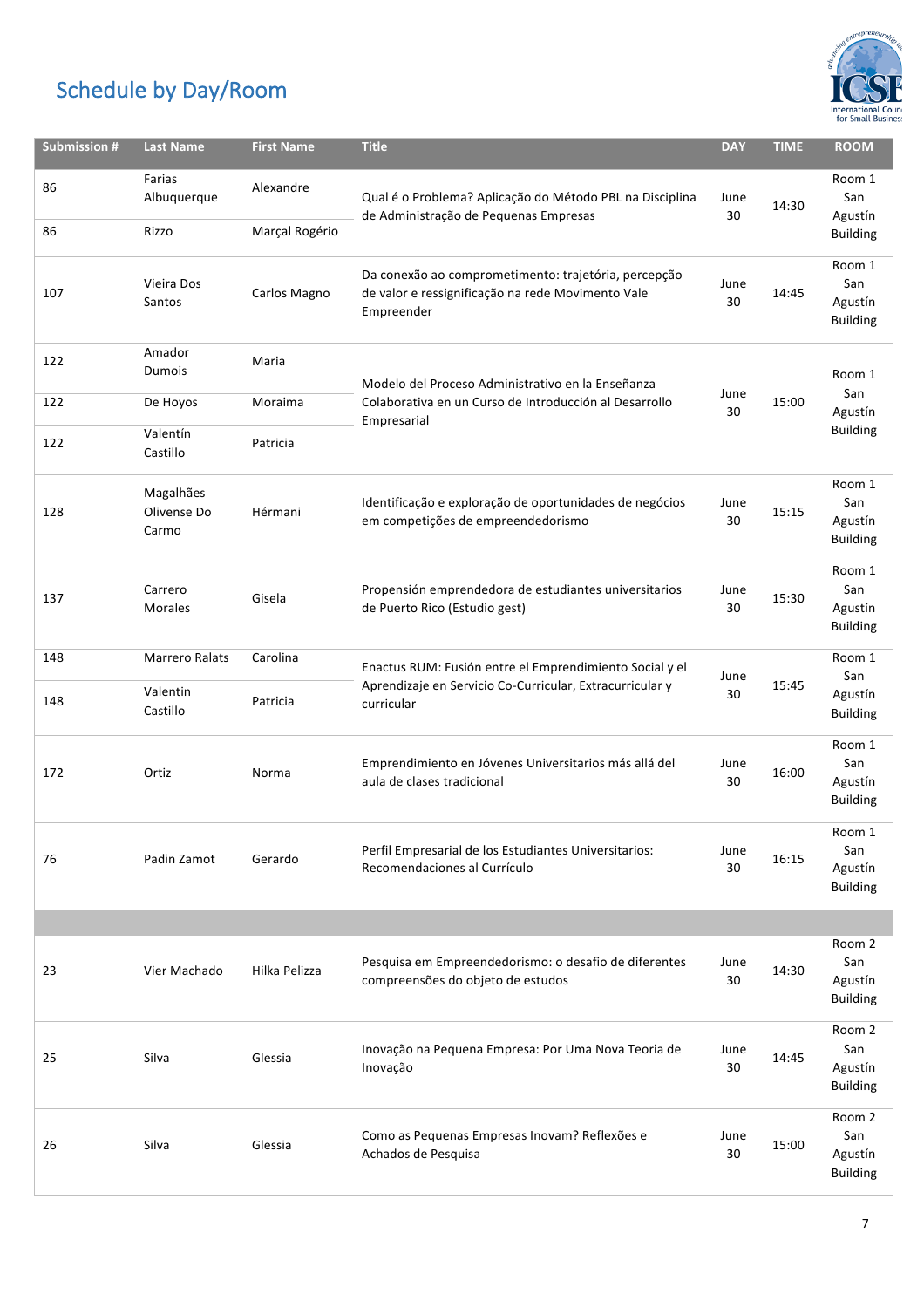

|          | Fistarol Kruger          | Roseli                  | Desafio Metodológico na Investigação da Visão da                                                                                         |            |       | Room 2                                      |
|----------|--------------------------|-------------------------|------------------------------------------------------------------------------------------------------------------------------------------|------------|-------|---------------------------------------------|
| 45       | Lamare<br>Manjabosco     | Dedilhana               | Sustentabilidade em Pequenas e Médias Empresas<br>Industriais (pmeis)                                                                    | June<br>30 | 15:15 | San<br>Agustín<br><b>Building</b>           |
| 60       | Lima                     | Edmilson                | Aprendizagem no processo do empreendedorismo<br>estratégico                                                                              | June<br>30 | 15:30 | Room 2<br>San<br>Agustín<br><b>Building</b> |
| 56       | Salume                   | Paula Karina            | Governança em clusters: uma análise a partir da dinâmica<br>de sistemas                                                                  | June<br>30 | 15:45 | Room 2<br>San<br>Agustín<br><b>Building</b> |
| 112      | Teixeira                 | Rivanda                 | Pesquisa Qualitativa em Empreendedorismo no Brasil:<br>Revisão dos Estudos Publicados em Periódicos de 2010 a<br>2015                    | June<br>30 | 16:00 | Room 2<br>San<br>Agustín<br><b>Building</b> |
| 19<br>19 | Silva Bomfim<br>Teixeira | Leacristina<br>Rivandra | Evolução temática dos estudos em Empreendedorismo<br>Feminino                                                                            | June<br>30 | 16:15 | Room 2<br>San<br>Agustín<br><b>Building</b> |
|          |                          |                         |                                                                                                                                          |            |       |                                             |
| 341      | Al-Kwifi                 | Osama                   | Exploring the Influence of Home Country Factors on Rapid<br>Internationalization of Companies from Emerging<br>Economies                 | June<br>30 | 14:30 | 106                                         |
| 157      | Biga-<br>Diambeidou      | Mahamadou               | The Effects of Environmental Jolt and Team Engagement<br>on Slack Resources - Firm performance Relationship                              | June<br>30 | 14:45 | 106                                         |
| 63       | Siltamäki                | Marko                   | Effectuation and Causation in the Context of Established<br>Companies - Exploring the Effect on Innovation and<br><b>Business Growth</b> | June<br>30 | 15:00 | 106                                         |
| 76       | Gerlitz                  | Laima                   | Integrating regional smes into global networks: industry                                                                                 | June       |       |                                             |
| 76       | Prause                   | Gunnar                  | 4.0 as opportunity for smart and sustainable development<br>of the networked sme                                                         | 30         | 15:15 | 106                                         |
| 91       | Hänninen                 | Kai                     | Growth intentions and sales growth in sparsely populated<br>area micro-firms                                                             | June<br>30 | 15:30 | 106                                         |
| 238      | Gabarret                 | Ines                    |                                                                                                                                          |            |       |                                             |
| 238      | Saidi                    | Sana                    | All by myself: The desire for independence and the growth<br>of new companies                                                            | June<br>30 | 15:45 | 106                                         |
| 238      | Vedel                    | Benjamin                |                                                                                                                                          |            |       |                                             |
| 110      | Janczak                  | Sergio                  | The gazelle companies: Their drivers and some evidence<br>from the field                                                                 | June<br>30 | 16:00 | 106                                         |
| 106      | Laguir                   | Issam                   | MSE growth through innovation in developed and<br>developing countries: What matters?                                                    | June<br>30 | 16:15 | 106                                         |
|          |                          |                         |                                                                                                                                          |            |       |                                             |
| 268      | Saeedikiya               | Mehrzad                 | Innovation and growth in young firms: Does Intellectual<br>Property Right Enforcement Play a Role?                                       | June<br>30 | 14:30 | 113                                         |
| 269      | Grama-                   | Simona                  | How open innovation activities and open innovation                                                                                       | June       | 14:45 | 113                                         |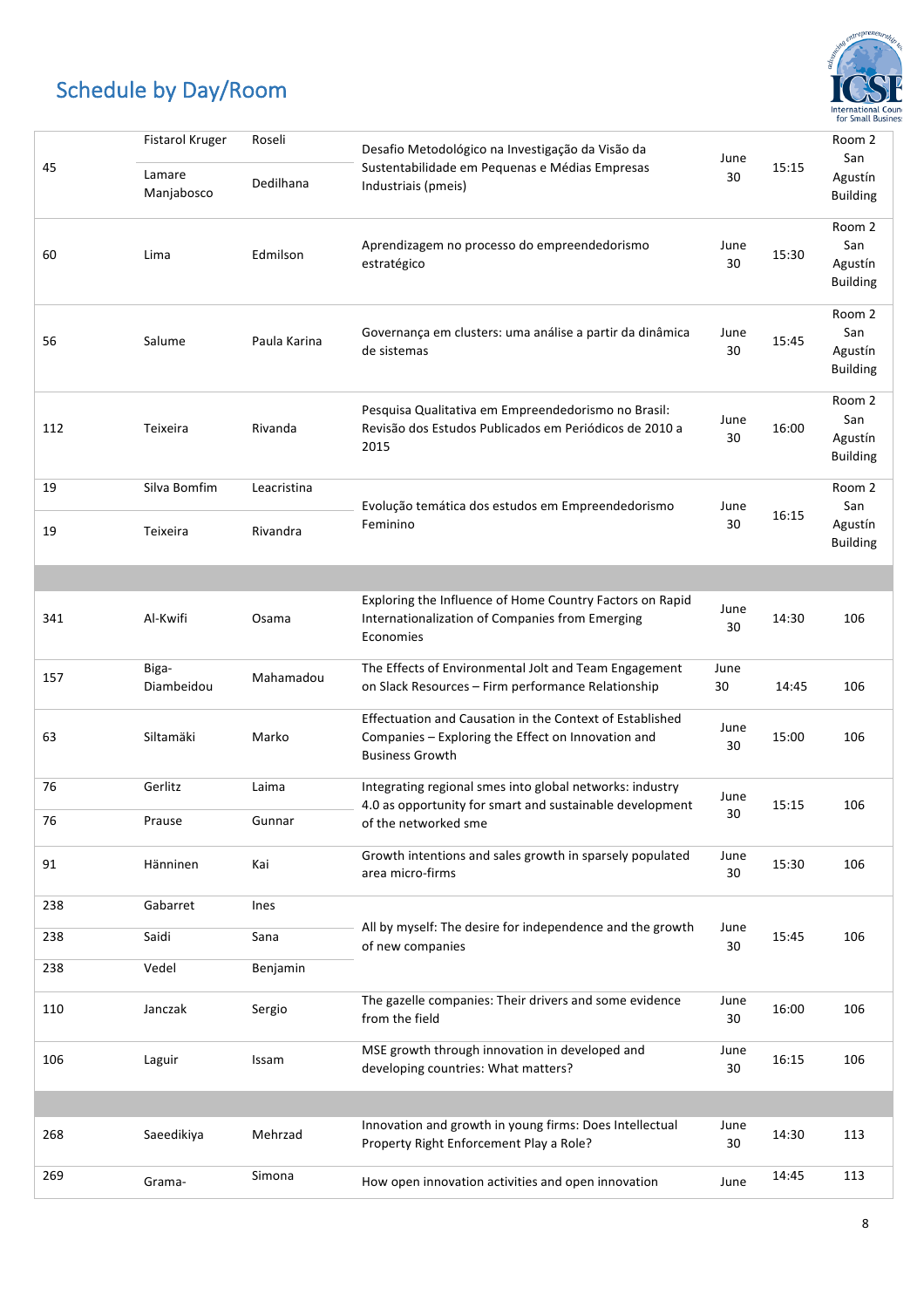

|     |             |               |                                                                                                                                                                                 |            |           | for Small Busine |
|-----|-------------|---------------|---------------------------------------------------------------------------------------------------------------------------------------------------------------------------------|------------|-----------|------------------|
|     | Vigouroux   |               | competencies impact on value creation? The case of<br>Latvian University Business Incubators                                                                                    | 30         |           |                  |
| 269 | Saidi       | Sana          |                                                                                                                                                                                 |            |           |                  |
| 276 | Safari      | Arsalan       | Smes' Failure Factors: Theoretical and Empirical Insights                                                                                                                       | June<br>30 | 15:00     | 113              |
| 292 | Law         | Florence      | My Start-up Company and I. What Else? An Exploratory<br>Study of the decisions of Nascent Entrepreneurs to Make,<br>Buy or Ally in the Context of Innovative Business Creation. | June<br>30 | 15:15     | 113              |
| 338 | Zen         | Aurora        | Resources for the Internationalization of smes in Emerging<br>Countries                                                                                                         | June<br>30 | 15:30     | 113              |
| 147 | Karambakuwa | Roseline      | Determinants of Exports among smes in Zimbabwe                                                                                                                                  | June<br>30 | 15:45     | 113              |
| 228 | Mbogo       | Marion        | The Influence of Employees Competencies on the Use of<br>Hybrid Management Accounting Expertise for SMEs<br>Sustainable Growth in Kenya                                         | June<br>30 | 16:00     | 113              |
| 274 | Bertrand    | Gael          | Key Survival Factors (KSF): what change when we look at<br>the time machine? Evidence from France for newly<br>founded firms between 2002 to 2005                               | June<br>30 | 16:15     | 113              |
|     |             |               |                                                                                                                                                                                 |            |           |                  |
| 318 | Bae         | Zong-Tae      | Humane Entrepreneurship: Measurement, Dimensions and                                                                                                                            |            |           |                  |
| 318 | Kang        | Myung Soo     | <b>Further Research</b>                                                                                                                                                         | June<br>30 | 14:30     | 116              |
| 318 | Kim         | Ki-Chan       |                                                                                                                                                                                 |            |           |                  |
| 306 | Bae         | Zong-Tae      |                                                                                                                                                                                 |            |           |                  |
| 306 | Kim         | Ki-Chan       | International Comparison of Humane Entrepreneurship:<br>Status, Typology and Policy Implications                                                                                | June<br>30 | 15:00     | 116              |
| 306 | Song        | Chang Seok    |                                                                                                                                                                                 |            |           |                  |
| 314 | Kang        | Myung Soo     |                                                                                                                                                                                 |            |           |                  |
| 314 | Kim         | Ki-Chan       | The Impact of Humane Entrepreneurship on Business                                                                                                                               | June       |           |                  |
| 314 | Kim         | Yong Jin      | Ecosystem and Economic Development                                                                                                                                              | 30         | 15:30     | 116              |
| 314 | Song        | Chang-Seok    |                                                                                                                                                                                 |            |           |                  |
|     |             |               |                                                                                                                                                                                 |            |           |                  |
| 208 | Woods       | Christine     | The collective entrepreneurial mindset: an indigenous<br>perspective                                                                                                            | June<br>30 | 14:30     | 201              |
| 72  | Taji        | Noriko        | The Elements of Effectuation: linkedin Case                                                                                                                                     | June<br>30 | 14:45     | 201              |
| 226 | Fowler      | Fábio Roberto | Maker hacklab: a maker methodology to foster iot startups<br>experiences and creation                                                                                           | June<br>30 | 15:00     | 201              |
|     |             |               | Dyadic relationships of trust and knowledge sharing in<br>المموم اموم وموزوم وموسومين                                                                                           | June       | 1 F . 1 F | 201              |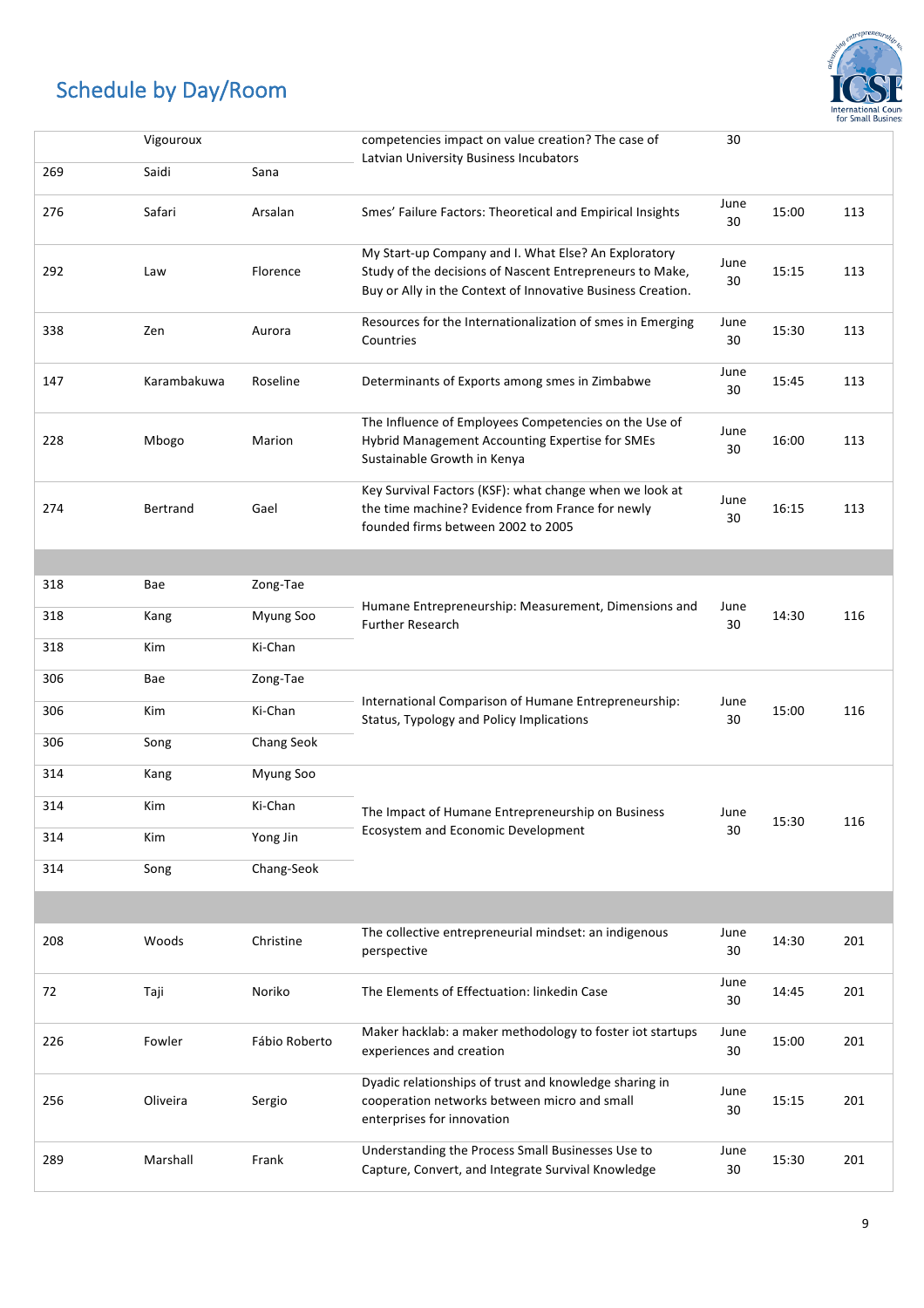

| 324 | landoli               | Luca              |                                                                                                                                         |            |       |     |
|-----|-----------------------|-------------------|-----------------------------------------------------------------------------------------------------------------------------------------|------------|-------|-----|
| 324 | <b>Bandera</b>        | Cesar             | What you see is what you get: images of the entrepreneur                                                                                | June       | 15:45 | 201 |
| 324 | Helmy                 | Myriam            | and their impact on entrepreneurship education                                                                                          | 30         |       |     |
| 324 | Walsh                 | Diana             |                                                                                                                                         |            |       |     |
| 337 | Clavijo               | Sandra            | Integrating entrepreneurial thinking currently with<br>capstone senior design experiences in engineering<br>curricula.                  | June<br>30 | 16:00 | 201 |
| 188 | Solomon               | George            | The Impact of Student's Cognitive Style on Antecedents of<br>Entrepreneurial Intentions: A comparison between Kuwait<br>and the U.S.    | June<br>30 | 16:15 | 201 |
|     |                       |                   |                                                                                                                                         | June       |       |     |
| 79  | Mazwai                | Edmund            | South Africa introduces programme on high growth<br>entities to find employment generating small businesses                             | 30         | 14:30 | 202 |
| 166 | Butryumova            | Nadezhda          | Legal Barriers and Obstacles to Innovation<br>Entrepreneurship in Russia                                                                | June<br>30 | 14:45 | 202 |
| 214 | Kim                   | Hyeram            | The Impact of the government's startup support program                                                                                  |            |       |     |
| 214 | Kim                   | Moonsun           | on the entrepreneurial traits of individuals and Startup                                                                                | June<br>30 | 15:00 | 202 |
| 214 | Lee                   | <b>Byung Heon</b> | intention                                                                                                                               |            |       |     |
| 17  | Hakala                | Henri             | Promoter roles in Finnish Bio-economy Ecosystem<br>Development                                                                          | June<br>30 | 15:15 | 202 |
| 10  | Kasabov               | Edward            | Exploring Regional Dimensions of ASEAN's Most Successful<br>Craft Entrepreneurship Initiative                                           | June<br>30 | 15:30 | 202 |
| 339 | Salusse               | Marcus            | Invisible Businesses: The Case of Home-Based Business in<br><b>Brazil</b>                                                               | June<br>30 | 15:45 | 202 |
| 304 | <b>Brites Benitez</b> | Guilherme         | Economical/Financial Benefits of Companies Participation<br>in Horizontal Cooperation Networks - A Systematic Review                    | June<br>30 | 16:00 | 202 |
| 202 | Harima                | Aki               | The role of NGO's promoting refugee entrepreneurship:                                                                                   | June       |       |     |
| 202 | Maalaoui              | Adnane            | Comparing three institutional environments                                                                                              | 30         | 16:15 | 202 |
|     |                       |                   |                                                                                                                                         |            |       |     |
| 210 | Kang                  | Myung Soo         | A Study on the Success Factors affecting Innovation                                                                                     | June       | 14:30 | 215 |
| 210 | Kim                   | Byoung Jai        | Capability                                                                                                                              | 30         |       |     |
| 246 | Antoldi               | Fabio             | Trust and Control in the Management of Strategic<br>Networks of smes: an Empirical Analysis on a Sample of<br>Italian Network Contracts | June<br>30 | 14:45 | 215 |
| 261 | Ben Tahar             | Yosr              | Entrepreneurial storytelling : A mean for legitimacy and                                                                                | June       | 15:00 | 215 |
| 261 | Mussol                | Sarah             | opportunity exploitation.                                                                                                               | 30         |       |     |
| 286 | Qureshi               | Saad              | A new taxonomy for family business development and a<br>multi-dimensional professionalisation construct for UK<br>family businesses     | June<br>30 | 15:15 | 215 |
| 287 | Linge                 | Teresia           | The application of marketing mix in small green grocer                                                                                  | June       | 15:30 | 215 |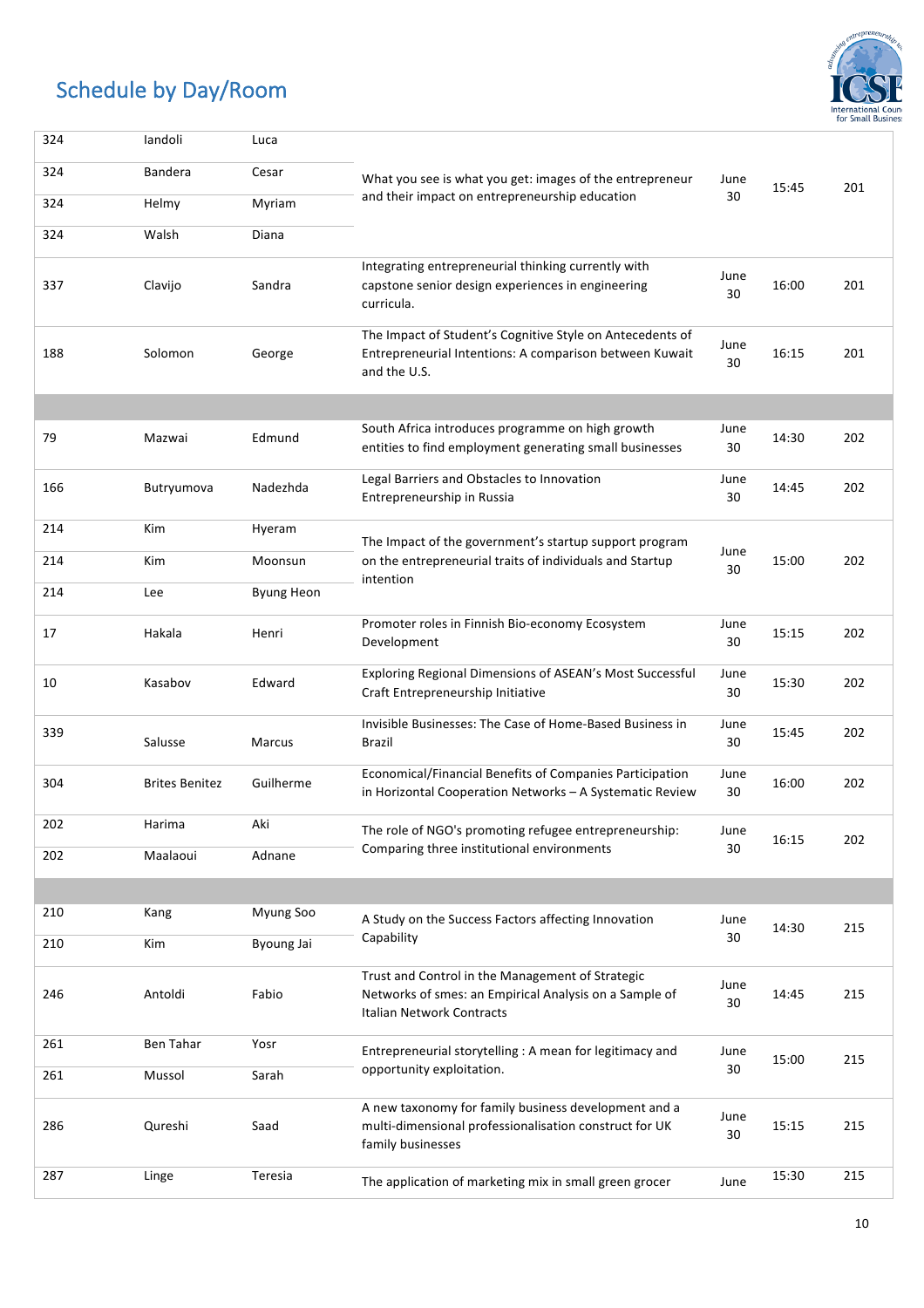

|     |                          |                 | firms in nairobi kenya                                                                                                                                                                                 | 30         |       |     |
|-----|--------------------------|-----------------|--------------------------------------------------------------------------------------------------------------------------------------------------------------------------------------------------------|------------|-------|-----|
| 288 | Fowler                   | Fábio Roberto   |                                                                                                                                                                                                        |            |       |     |
| 288 | Noronha                  | Juliana Caminha | Agrosmart: a brazilian startup making tropical agriculture                                                                                                                                             | June       | 15:45 | 215 |
| 288 | Sant'Anna                | Gabriella       | digital                                                                                                                                                                                                | 30         |       |     |
|     |                          |                 |                                                                                                                                                                                                        |            |       |     |
| 186 | Lohmann                  | Christian       | The Relationship between Personal Social Capital and<br>Organizational Social Capital in Small and Medium-Sized<br>Firms                                                                               | June<br>30 | 16:00 | 215 |
| 322 | Escobales                | Lisa            | ESL Teaching Case Study: Accent, Intelligibility and<br>Comprehensibility                                                                                                                              | June<br>30 | 16:15 | 215 |
|     |                          |                 |                                                                                                                                                                                                        |            |       |     |
| 79  | Ibarra García            | Sabrina         | Las actividades de innovación de las firmas jóvenes y su<br>relación con el crecimiento empresarial. Una exploración a<br>partir de la Encuesta Nacional de Dinámica de Empleo e<br>Innovación (ENDEI) | June<br>30 | 14:30 | 218 |
| 87  | Andrés                   | María Fernanda  | La instalación en una incubadora de empresas desde la                                                                                                                                                  | June       | 14:45 | 218 |
| 87  | D' Jorge                 | María Lucia     | perspectiva de los emprendedores tecnológicos.                                                                                                                                                         | 30         |       |     |
| 112 | Martín                   | Marisel         | La gestión del emprendedorismo desde los Gobiernos<br>Locales. La experiencia del programa Ciudades para<br>Emprender                                                                                  | June<br>30 | 15:00 | 218 |
| 65  | Texeira                  | Rivanda         | A Abordagem Effectuation em Empreendedorismo Social                                                                                                                                                    | June<br>30 | 15:15 | 218 |
| 94  | Almeida Lopes            | Rose Mary       | A importância das incubadoras de projetos no ambiente<br>acadêmico a experiência da escola de negócios SEBRAE-SP<br>alencar burti                                                                      | June<br>30 | 15:30 | 218 |
| 151 | Marulanda<br>Valencia    | Flor Angela     | La autoeficacia percibida: factor motivacional para la<br>creación de empresas en los emprendedores mipes del<br>valle de aburrá                                                                       | June<br>30 | 15:45 | 218 |
| 190 | Salinas Aponte           | Aldo            | La relación entre instituciones informales y tipos de<br>actividad empresarial: evidencia desde Latinoamérica                                                                                          | June<br>30 | 16:00 | 218 |
| 180 | Dones                    | Virgin          |                                                                                                                                                                                                        |            |       |     |
| 180 | Marcano<br><b>Nieves</b> | Leila           | El techo de cristal como factor de impacto en la<br>oportunidad de desarrollo profesional y emprendimiento<br>femenino.                                                                                | June<br>30 | 16:15 | 218 |
| 180 | Ortiz                    | Maribel         |                                                                                                                                                                                                        |            |       |     |
|     |                          |                 |                                                                                                                                                                                                        |            |       |     |
| 20  | Wong                     | Ken             | The Use of Facebook in Hiring Decisions: the case of<br>Insurance Agents in Hong Kong                                                                                                                  | June<br>30 | 14:30 | 222 |
| 182 | Maalaoui                 | Adnane          | Losing my religion!" or How to reduce Anxiety toward<br>future ? An entrepreneurial cognitive perspective                                                                                              | June<br>30 | 14:45 | 222 |
| 139 | Freiling                 | Joerg           | Does Hubris Fuel Entrepreneurial Transformation? A Novel<br>Perspective on the Performance of Core Entrepreneurial<br><b>Functions</b>                                                                 | June<br>30 | 15:00 | 222 |
| 172 | Dutto                    | Martín          | The European market of energy saving solutions: the case<br>of a German startup                                                                                                                        | June<br>30 | 15:15 | 222 |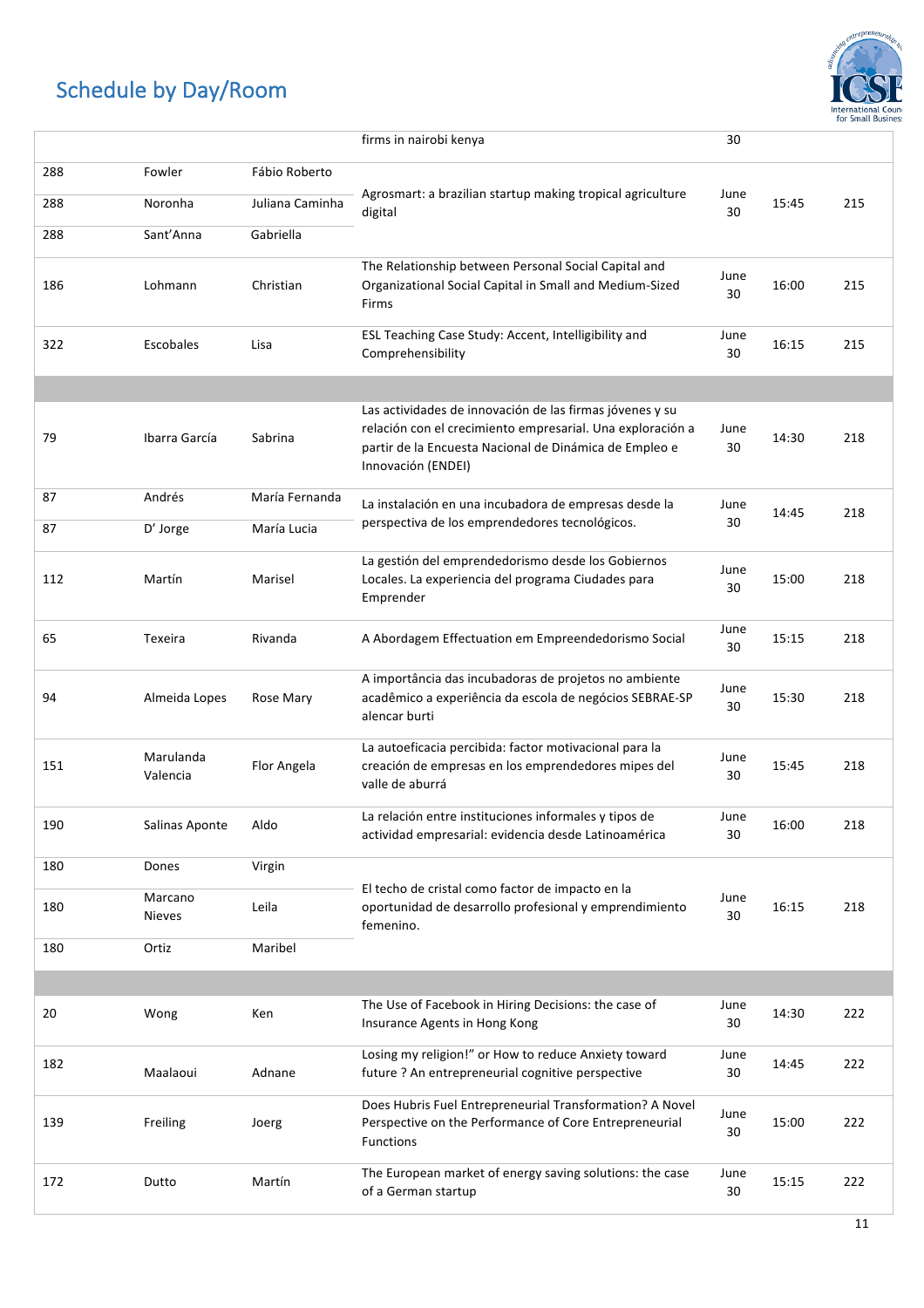

| 173 | Dutto                  | Martín             | Analysis of generic Blockchain Technologies and their<br>implications for smes                                                                                                  | June<br>30 | 15:30 | 222 |  |
|-----|------------------------|--------------------|---------------------------------------------------------------------------------------------------------------------------------------------------------------------------------|------------|-------|-----|--|
| 221 | Sabri                  | Rhita              | How the innovative business model is important to gain<br>competitive advantage? - The case study of Moroccan<br>startup                                                        | June<br>30 | 15:45 | 222 |  |
| 59  | Alremeithi             | Eissa              | The influence of individual determinants on independent<br>and corporate venture creation in Spain                                                                              | June<br>30 | 16:00 | 222 |  |
| 183 | Gasda                  | Jean Michel        | Transactional and relational manager-organization<br>relationships' impact on sme manager's ambidexterity                                                                       | June<br>30 | 16:15 | 222 |  |
|     |                        |                    |                                                                                                                                                                                 |            |       |     |  |
| 3   | Figueiroa Zica         | Roberto<br>Marinho | Empreendedorismo e Inovação como Agentes Indutores<br>de Estratégia em Pequenas Empresas                                                                                        | June<br>30 | 14:30 | 236 |  |
| 14  | Alencar<br>Vasconcelos | Vanessa            | Relação entre orientação empreendedora, capacidade de<br>inovação e munificência ambiental em pequenas e médias<br>empresas brasileiras                                         |            | June  |     |  |
| 14  | Cassol                 | Alessandra         |                                                                                                                                                                                 | 30         | 14:45 | 236 |  |
| 14  | Tonial                 | Graciele           |                                                                                                                                                                                 |            |       |     |  |
| 36  | <b>Barletta</b>        | Florencia          | Perfiles de I+D, capacidades y desempeño económico en<br>las firmas industriales argentinas                                                                                     | June<br>30 | 15:00 | 236 |  |
| 88  | Veglia                 | Daniela            | Los nuevos incentivos para el fomento de las pymes de<br>base tecnológica                                                                                                       | June<br>30 | 15:15 | 236 |  |
| 101 | Guercio                | Belen              | Un estudio comparativo de las decisiones de<br>financiamiento del sector de software y del sector de<br>Videojuegos                                                             | June<br>30 | 15:30 | 236 |  |
| 8   | Kulfas                 | Matias             | Financiamiento a mipymes en Argentina. Una evaluación<br>de la experiencia regulatoria del Banco Central a partir de<br>la Línea de Créditos de Inversión Productiva, 2012-2015 | June<br>30 | 15:45 | 236 |  |
| 111 | Mascheroni             | Fabián             | Instrumentos de financiamiento para emprendimientos de<br>base tecnológica en argentina.                                                                                        | June<br>30 | 16:00 | 236 |  |
| 130 | Rábago                 | Patricia           | Inserción internacional de pymes argentinas: estudio de<br>casos                                                                                                                | June<br>30 | 16:15 | 236 |  |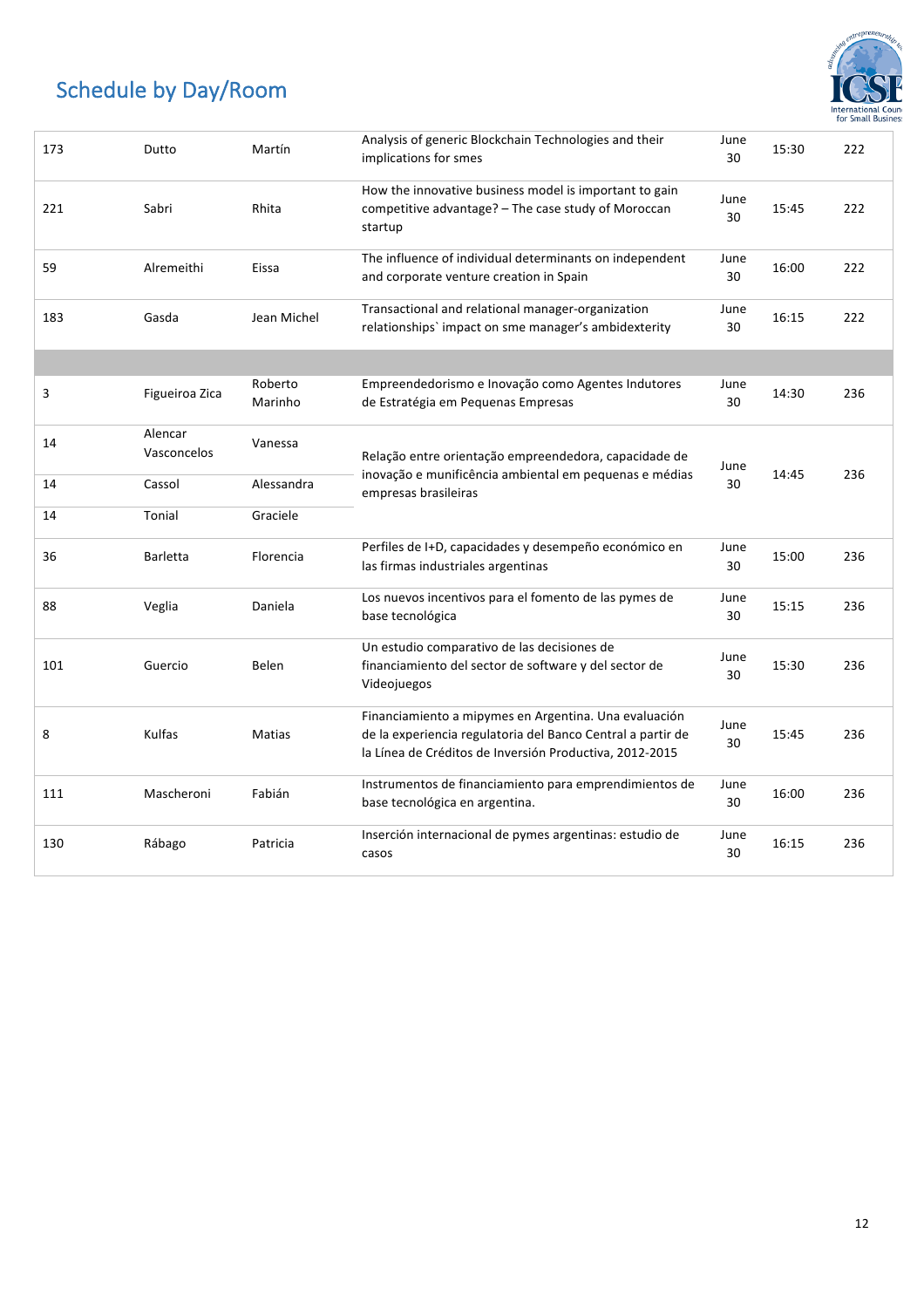

| Submission # | Last Name                 | <b>First Name</b>    | Title                                                                                                                                                         | <b>DAY</b> | <b>TIME</b> | <b>ROOM</b> |
|--------------|---------------------------|----------------------|---------------------------------------------------------------------------------------------------------------------------------------------------------------|------------|-------------|-------------|
| 5            | Dal Belo<br>Carneiro Leão | Ana Luisa            | Bases científicas para estudos sobre propensão ao<br>empreendedorismo: uma análise de cocitações                                                              | July 1     | 09:30       | 101         |
| 6            | Dal Belo<br>Carneiro Leão | Ana Luisa            | Aspectos cognitivos e afetivos nos estudos organizacionais:<br>um estudo bibliométrico                                                                        | July 1     | 09:45       | 101         |
| 142          | de Brito Morigi           | Josimari             | Contribuições da capacitação empreendedora: breve<br>descrição do Programa Bom Negócio Paraná - apoio a<br>micro, pequenos, médios e informais empreendedores | July 1     | 10:00       | 101         |
| 329          | Vimercati de Sá           | Eduardo              | Como as instituições de ensino superior brasileiras atuam<br>na educação em empreendedorismo?                                                                 | July 1     | 10:15       | 101         |
| 147          | Alencar<br>Vasconcelos    | Vanessa              | Intenção empreendedora e desenvolvimento de carreira<br>de estudantes universitários de uma instituição de ensino<br>superior                                 | July 1     | 10:30       | 101         |
| 115<br>115   | Bonomo<br><b>Krauss</b>   | Adriana<br>Catherine | ¿Qué influye en la intención de emprender en los<br>estudiantes universitarios uruguayos?                                                                     | July 1     | 10:45       | 101         |
|              |                           |                      |                                                                                                                                                               |            |             |             |
| 283          | Fowler                    | Fábio Roberto        | Entrepreneurial Education as a Journey: the experience of                                                                                                     |            |             |             |
| 283          | Noronha                   | Juliana Caminha      | the Entrepreneurship Center of UNIFEI (Federal University                                                                                                     | July 1     | 09:30       | 106         |
| 283          | Sant Anna                 | Gabriella            | of Itajubá)                                                                                                                                                   |            |             |             |
| 294          | Shepherd                  | Deborah              | Disciplined entrepreneurship: The foundation of<br>sustainable business growth                                                                                | July 1     | 09:45       | 106         |
| 209          | Lam                       | <b>Tak Ming</b>      | Campus and Communities Seed Funding Schemes<br>Motivates Students to Learn Better Entrepreneurship<br>Subject                                                 | July 1     | 10:00       | 106         |
| 308          | Lam                       | <b>Tak Ming</b>      | Entrepreneurship Business Venture Simulation Game is<br>Good for Entrepreneurship Education, Learning and<br>Knowledge Dissemination                          | July 1     | 10:15       | 106         |
| 302          | Caceras-<br>Lutzlow       | Leah                 | Entrepreneurial Thinking for Employability (ENTENTE)                                                                                                          | July 1     | 10:30       | 106         |
| 302          | Pietsch                   | Amy                  |                                                                                                                                                               |            |             |             |
|              |                           |                      |                                                                                                                                                               |            |             |             |
| 91           | Fonseca de<br>Andrade     | Renato               | Características e resultados de redes sociais de<br>incubadoras de empresas de base tecnológica do estado<br>de são paulo                                     | July 1     | 09:15       | 109         |
| 62           | <b>Borello</b>            | Jose                 | El "cluster" audiovisual de Buenos Aires: Orígenes,<br>características y perspectivas                                                                         | July 1     | 09:30       | 109         |
| 24           | Beltramino                | Nicolás              | Impacto del capital humano sobre el rendimiento de las<br>microempresas: un estudio empírico en argentina                                                     | July 1     | 09:45       | 109         |
| 120          | García                    | Pedro                | Propuesta para la creación del observatorio metropolitano                                                                                                     |            | 10:00       | 109         |
| 120          | González López            | Rosa María           | pymes en méxico                                                                                                                                               | July 1     |             |             |
| 132          | Acevedo                   | Karla                | El rol del gobierno en pymes en países latinoamericanos en                                                                                                    | July 1     | 10:15       | 109         |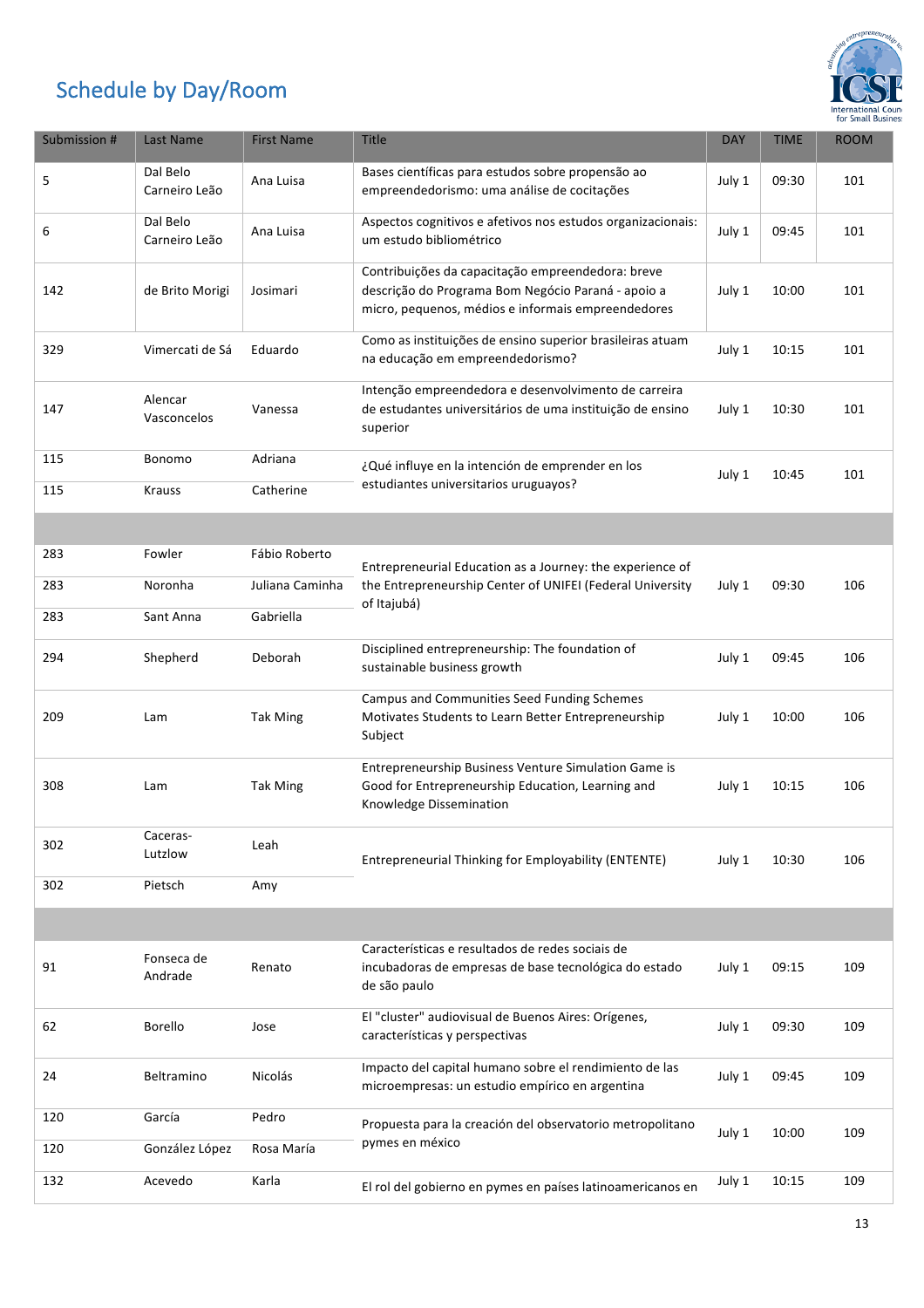

| 132 | Acosta                     | José               | desarrollo: el caso de Honduras y Costa Rica                                                                                          |        |       |     |
|-----|----------------------------|--------------------|---------------------------------------------------------------------------------------------------------------------------------------|--------|-------|-----|
| 132 | Montañez                   | Jose               |                                                                                                                                       |        |       |     |
| 51  | Peleglini Rocha            | Guilherme<br>André | Estratégia e hospitalidade em pequenos e médios hotéis:<br>um estudo no município de londrina / pr / Brasil                           | July 1 | 10:30 | 109 |
| 103 | Puccinelli                 | Florencia          | Los efectos positivos de los programas universitarios de<br>entrenamiento en el desempeño internacional de pymes                      | July 1 | 10:45 | 109 |
|     |                            |                    |                                                                                                                                       |        |       |     |
| 75  | Junbua                     | Jirapa             |                                                                                                                                       |        |       |     |
| 75  | Soythong                   | Kusuma             | Six Entrepreneurship's schools of thought: New Empirical                                                                              | July 1 | 09:30 | 113 |
| 75  | Wongcharee                 | Chanarus           | Evidence                                                                                                                              |        |       |     |
| 75  | Yanpiboon                  | Tanyanart          |                                                                                                                                       |        |       |     |
| 141 | Choi                       | David              | Do startups create jobs? A new look at the process of job<br>creation                                                                 | July 1 | 09:45 | 113 |
| 227 | Bezerra                    | Éder Danilo        | Rethinking the Life Cycle Paradigm in the University Spin-<br>Off Research                                                            | July 1 | 10:00 | 113 |
| 260 | Bell                       | Robin              | Entrepreneurial perspectives on the venture start-up<br>phase: A Q methodological approach                                            | July 1 | 10:15 | 113 |
| 262 | Ben Tahar                  | Yosr               | Entrepreneurial burnout : theoretical and empirical<br>discussion                                                                     | July 1 | 10:30 | 113 |
| 53  | Bohlmann                   | Clarissa           | The Dynamics of Entrepreneurship: How Age Influences<br><b>Entrepreneurial Activity Through Perceived Opportunities</b><br>and Skills | July 1 | 10:45 | 113 |
|     |                            |                    |                                                                                                                                       |        |       |     |
| 27  | Silva                      | Glessia            | Competências de Inovação na Pequena Empresa: Por um<br>Modelo Centrado no Gestor                                                      | July 1 | 09:30 | 127 |
| 39  | De Oliveira<br>Guimarães   | Liliane            | Proposição de um modelo de avaliação de antecedentes<br>do empreendedorismo corporativo                                               | July 1 | 09:45 | 127 |
| 89  | Ratto                      | Gabriel            | Feiragora: tecnologia da informação ligando feirantes à<br>consumidores                                                               | July 1 | 10:00 | 127 |
| 156 | Torres<br>Rodríguez        | Lizette            | Gobierno Empresario: El Modelo de Empresa Municipal en<br>Puerto Rico                                                                 | July 1 | 10:15 | 127 |
| 28  | Chosco Díaz                | Cecilia            | Análisis de una empresa sustentable con valores<br>cooperativos                                                                       | July 1 | 10:30 | 127 |
| 166 | Pessoa de<br>Castro Gentil | Paula              | A inovação social em processos de desenvolvimento<br>regional em territórios de mineração: propostas para um<br>modelo teórico        | July 1 | 10:45 | 127 |
|     |                            |                    |                                                                                                                                       |        |       |     |
| 81  | Pabón<br>Lancheros         | Leandro            | Evaluacion de la adopcion del marketing digital en las<br>micro pymes y pymes de servicios de colombia                                | July 1 | 9:15  | 201 |
| 81  | Rojas Berrio               | Sandra             |                                                                                                                                       |        |       |     |
| 173 | Lima                       | Edmilson           | Aprendizagem organizacional e equipamentos de direção                                                                                 | July 1 | 09:30 | 201 |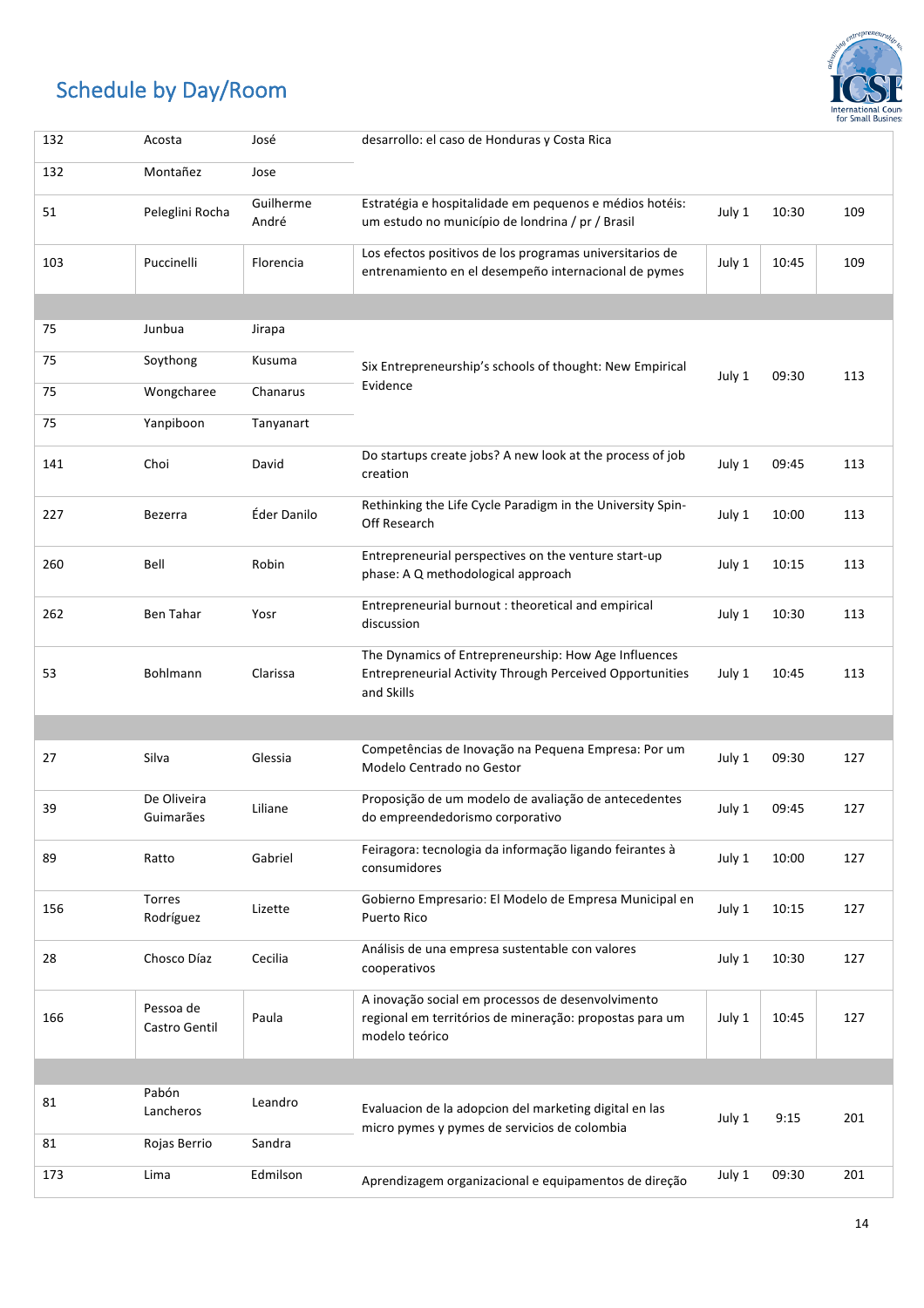

| 173 | Santos                   | Enise          | em pequenas empresas: o caso de uma empresa do setor<br>alimentício                                                                                                                                 |        |       |     |
|-----|--------------------------|----------------|-----------------------------------------------------------------------------------------------------------------------------------------------------------------------------------------------------|--------|-------|-----|
| 136 | Besson                   | <b>Neris</b>   | El Castillo Hotel: un caso de estrategia "océano azul"<br>adaptada al entorno argentino.                                                                                                            | July 1 | 09:45 | 201 |
| 179 | Dones                    | Virgin         |                                                                                                                                                                                                     |        |       |     |
| 179 | Marcano<br><b>Nieves</b> | Leila          | La mujer ante el techo de cristal / glass ceiling en empresas<br>familiares en puerto rico.                                                                                                         | July 1 | 10:00 | 201 |
| 179 | Ortiz                    | Maribel        |                                                                                                                                                                                                     |        |       |     |
| 102 | Gomez                    | Monica Cecilia | Ser pyme hoy                                                                                                                                                                                        | July 1 | 10:15 | 201 |
| 98  | Corral                   | Silvia         | Diversificación del negocio familiar en un contexto<br>inestable: un marco conceptual desde la perspectiva SEW.                                                                                     | July 1 | 10:30 | 201 |
| 160 | Rodriguez                | Candela        | Gestión estratégica de recursos humanos en pymes de<br>Software y Servicios Informáticos: Modalidades de<br>implementación de políticas de conciliación trabajo-vida                                | July 1 | 10:45 | 201 |
|     |                          |                |                                                                                                                                                                                                     |        |       |     |
| 17  | Zen                      | Aurora         | The influence of the entrepreneurship ecosystem on<br>entrepreneur's behavior: a study in the Brazilian<br>mobile app industry                                                                      | July 1 | 9:30  | 212 |
| 197 | Meyer                    | Hartmut        | Analysis of the entrepreneurial Eco-System in Innovation<br>Driven Countries A Cross Country Analysis between<br>Germany and Slovakia                                                               | July 1 | 9:45  | 212 |
| 194 | Meyer                    | Hartmut        | The effects of global nationalization trends towards future<br>business behaviour. An empirical analysis by the German<br>Chambers of Commerce and industry to measure the<br>effects of the BREXIT | July 1 | 10:00 | 212 |
| 251 | Salinas Aponte           | Aldo           | Formal rules and informal entrepreneurial activity. Panel<br>evidence from Latin American Countries                                                                                                 | July 1 | 10:15 | 212 |
| 322 | Carrero<br>Morales       | Gisela         | Entrepreneurship: key to economic growth in Latin                                                                                                                                                   |        |       |     |
| 322 | Escobales                | Lisa           | America and the Caribbean?                                                                                                                                                                          | July 1 | 10:30 | 212 |
| 322 | Quiñones                 | Zulma          |                                                                                                                                                                                                     |        |       |     |
| 140 | Freiling                 | Joerg          | Capital Structure of Urban Startup Ecosystem                                                                                                                                                        | July 1 | 10:45 | 212 |
| 140 | Harima                   | Aki            |                                                                                                                                                                                                     |        |       |     |
|     |                          |                |                                                                                                                                                                                                     |        |       |     |
| 99  | Fadil                    | Nazik          | The Impact of Voluntary Audit and its Quality on the Credit<br>Access of French smes                                                                                                                | July 1 | 09:30 | 215 |
| 100 | Luscri                   | Ш.             | Professor as Fund Manager: Reflections on Learning by                                                                                                                                               | July 1 | 09:45 | 215 |
| 100 | Phelan                   | Steven         | Doing                                                                                                                                                                                               |        |       |     |
| 285 | Botti                    | Antonio        | Going along with equity crowdfunfing: an analisys on the                                                                                                                                            | July 1 | 10:00 | 215 |
| 285 | Vesci                    | Massimiliano   | determinants of crowdinvestors' decisions                                                                                                                                                           |        |       |     |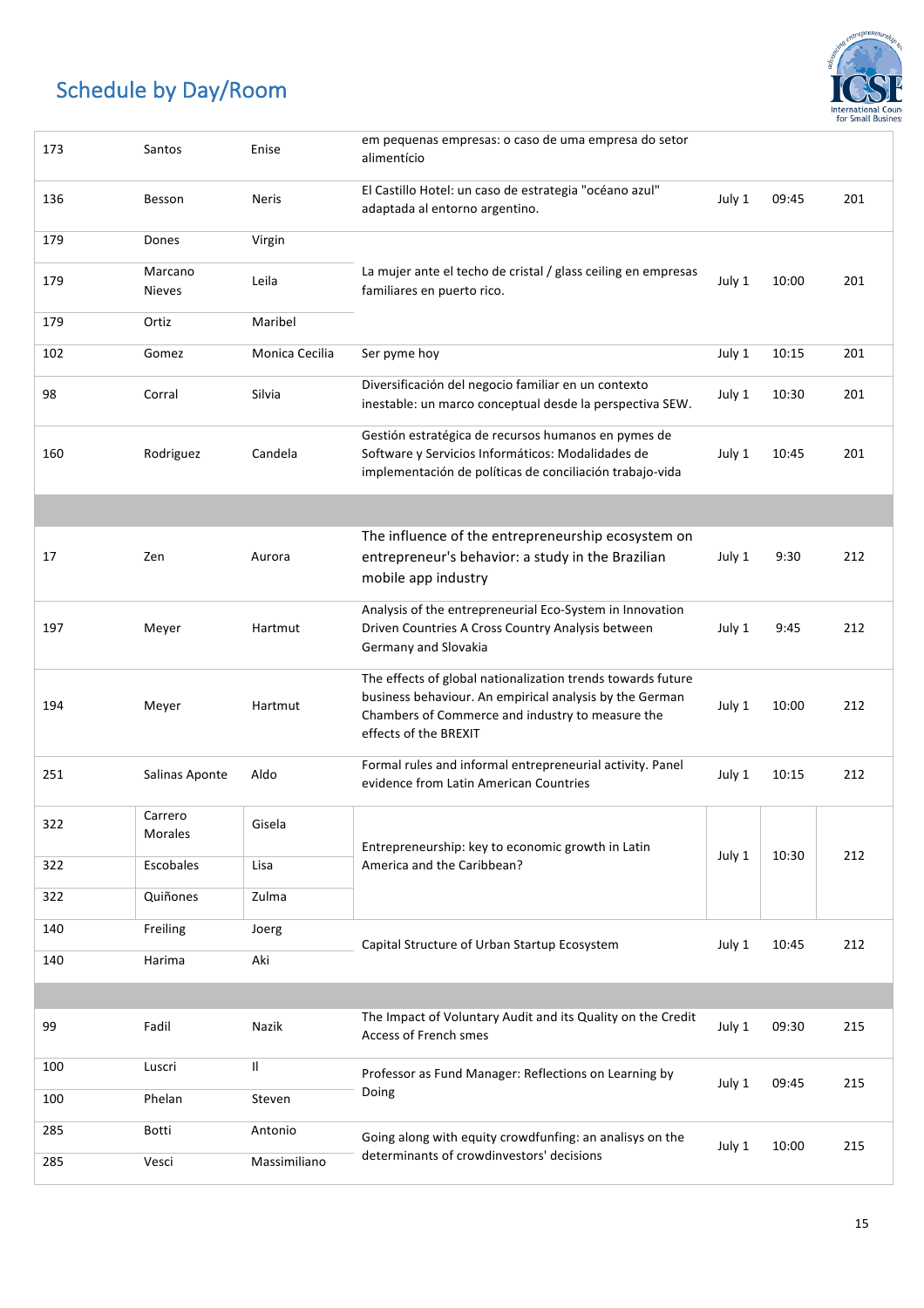

| 273 | Matthews            | Charles         | New Venture Funding: Identifying a Founder-Funder<br>Exchange Model (FFX)                                                                                                         |        | 10:15 | 215 |
|-----|---------------------|-----------------|-----------------------------------------------------------------------------------------------------------------------------------------------------------------------------------|--------|-------|-----|
|     |                     |                 |                                                                                                                                                                                   |        |       |     |
| 92  | Corzo               | Lilia           | Equidad territorial en la ejecución de programas públicos<br>de financiamiento a pymes en la provincia de Buenos Aires                                                            | July 1 | 09:30 | 217 |
| 129 | Benitez             | Guilherme       | Avaliação de produtos de uma fábrica de brinquedos<br>utilizando a clusterização de dados e análise multicritério                                                                 | July 1 | 09:45 | 217 |
| 165 | Orazi               | Sofía           | Segmentación y caracterización de la demanda de<br>microcréditos en Argentina                                                                                                     | July 1 | 10:00 | 217 |
| 133 | Arbués<br>Carneiro  | João Bosco      | Análise Dinâmica do Capital de Giro: um Estudo Aplicado a<br>uma Empresa Varejista de Materiais de Construção em                                                                  | July 1 | 10:15 | 217 |
| 133 | Arenhardt           | Ramon Luiz      | Rondonópolis ? MT                                                                                                                                                                 |        |       |     |
| 109 | Martinez            | Lisana          | Un estudio exploratorio de las pymes de Videojuegos en<br>Argentina vinculado con el acceso al finaciamiento<br>externo.                                                          | July 1 | 10:30 | 217 |
|     |                     |                 |                                                                                                                                                                                   |        |       |     |
| 252 | Biga-<br>Diambeidou | Mahamadou       | The Effect of Social Entrepreneurial Activity on Social Value<br>Creation: A Qualitative Study on Social Entrepreneurs in Sri<br>Lanka                                            | July 1 | 09:30 | 218 |
| 280 | <b>Belkhir</b>      | Lotfi           | ICT Global Emissions Footprint: The Imperative for a New<br><b>Computing Paradigm</b>                                                                                             | July 1 | 09:45 | 218 |
| 295 | Gavira              | Muriel          | Clean energy entrepreneurs' strategies to compete and<br>growth: a multi-case study of challenges from developing<br>countries                                                    | July 1 | 10:00 | 218 |
| 297 | Lam                 | <b>Tak Ming</b> | Social Innovation and Social Entrepreneurship Integration<br>in Building a Sustainable Enterprise for Underprivileged<br>Communities in China                                     | July 1 | 10:15 | 218 |
| 307 | Lam                 | <b>Tak Ming</b> | Integrate Service Learning and Entrepreneurship in<br>Building a Sustainable Enterprise for Underprivileged<br>Communities in China                                               | July 1 | 10:30 | 218 |
| 181 | Maalaoui            | Adnane          | Entrepreneurial alertness and intention of disabled People:<br>Investigating the mediating role of perceived Health                                                               | July 1 | 10:45 | 218 |
|     |                     |                 |                                                                                                                                                                                   |        |       |     |
| 126 | Cachon              | Jean-Charles    | <b>Exploring Gender Differences in SME Performance:</b><br>Evidence from Canada                                                                                                   | July 1 | 09:30 | 222 |
| 127 | Daily               | Louis           | Challenges of Lebanese Women Entrepreneurs                                                                                                                                        | July 1 | 09:45 | 222 |
| 178 | Kato                | Atsushi         | "Entrepreneurial attitude growth map" of housewives<br>entrepreneurs through exploratory data analysis                                                                            | July 1 | 10:00 | 222 |
| 293 | Lindsay             | Noel            | The roles of entrepreneurial education and training,<br>gender, self-confidence, and perceptions of the<br>appropriateness of becoming an entrepreneur in a<br>developing economy | July 1 | 10:15 | 222 |
| 255 | Luczka              | Teresa          |                                                                                                                                                                                   |        | 10:30 | 222 |
| 255 | Małecka             | Joanna          | Women's entrepreneurship: selected aspects                                                                                                                                        | July 1 |       |     |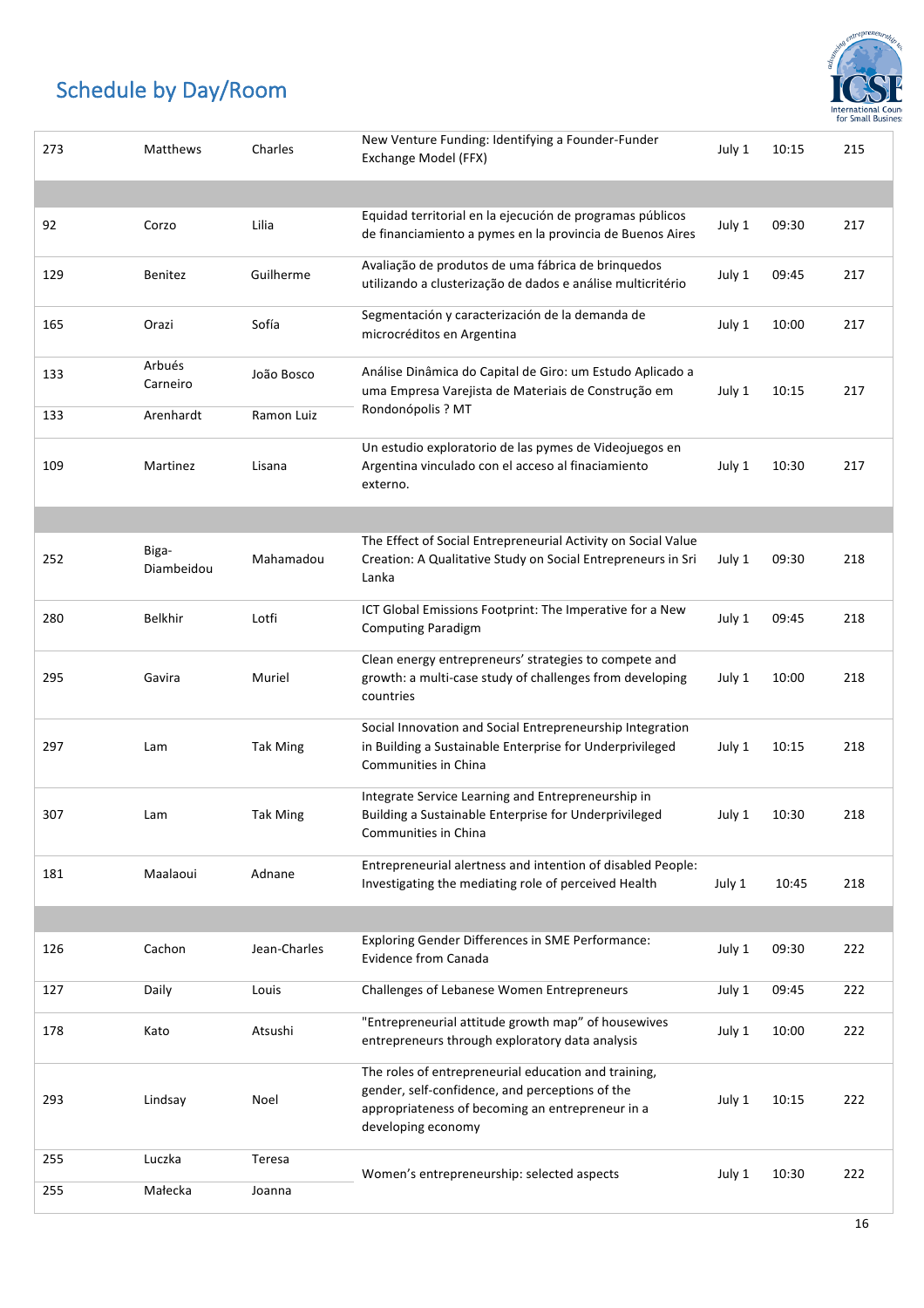

| 8   | Kasabov             | Edward | Knowledge-based Entrepreneurship in Early-stage and<br>Peripheral European Locations: The Role of Periphery and<br>Nascence | July 1 | 09:30 | 236 |
|-----|---------------------|--------|-----------------------------------------------------------------------------------------------------------------------------|--------|-------|-----|
| 105 | Freiling            | Joerg  | Fear of entrepreneurial failure $-$ opening the black box                                                                   | July 1 | 09:45 | 236 |
| 200 | Chamberlin          | Tyler  |                                                                                                                             |        |       |     |
| 200 | Freel               | Mark   | Prosocial attitudes and academic entrepreneurship                                                                           | July 1 | 10:00 | 236 |
| 200 | Persaud             | Ajax   |                                                                                                                             |        |       |     |
| 320 | Linge               | Kavoo  | Challenges of ICT Adoption of Small Medical Firms in<br>Nairobi Kenya                                                       | July 1 | 10:15 | 236 |
| 131 | Glick               | Rafael | The Israeli Technological Model                                                                                             | July 1 | 10:30 | 236 |
| 190 | Grama-<br>Vigouroux | Simona | Perceptual differences between SMEs and cluster<br>governance What impact on the open innovation activities                 | July 1 | 10:45 | 236 |
| 190 | Saidi               | Sana   | of SMEs in a French technopole?                                                                                             |        |       |     |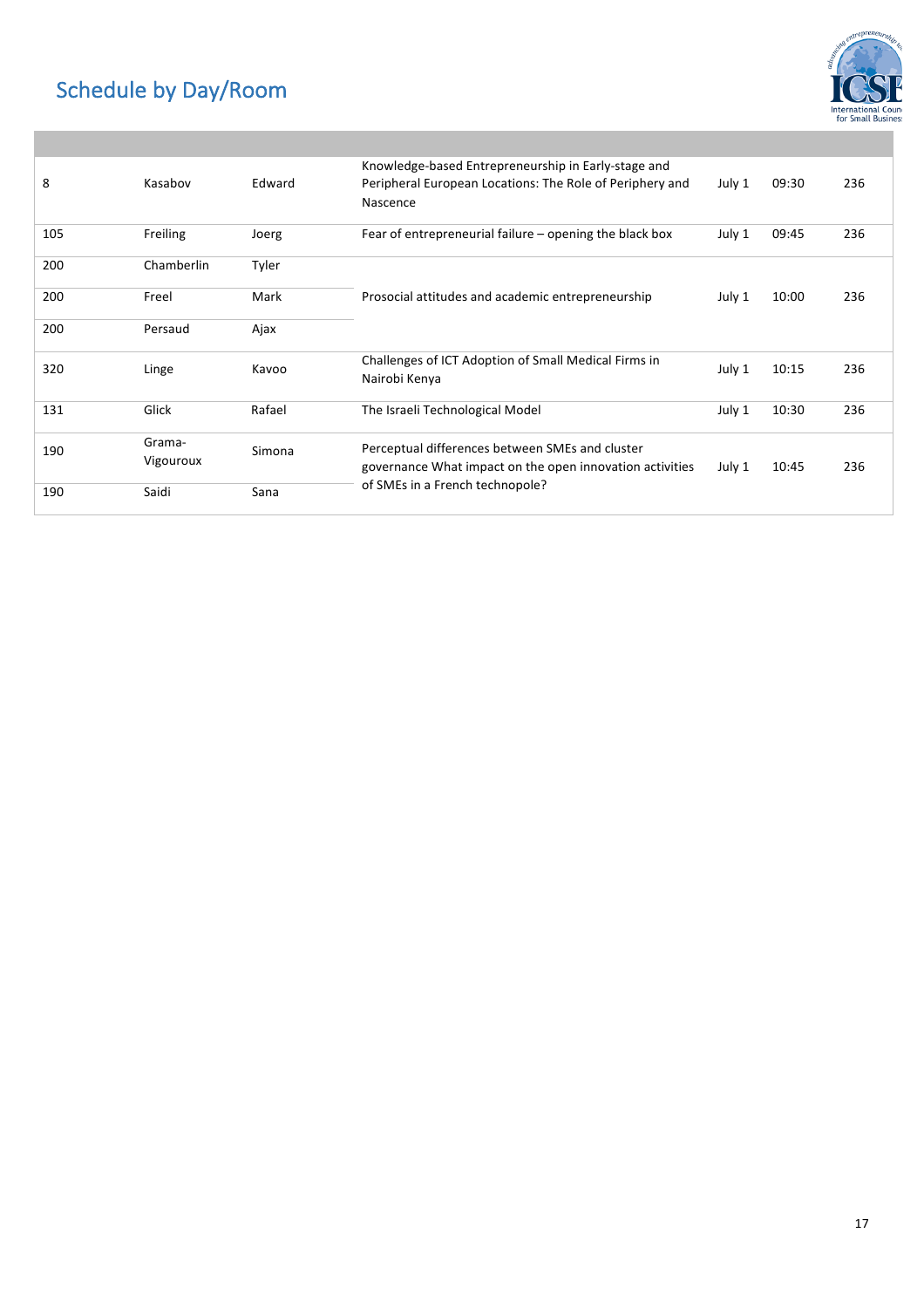

#### **62nd ICSB World Conference** *"Towards a new world mobilized by innovative SMEs and Entrepreneurs"* **Buenos Aires, June 28th – July 1st, 2017 Workshops**

#### **June 29**

| Last Name                                                     | <b>First Name</b> | <b>Title</b>                                                                                                                           | <b>DAY</b> | <b>TIME</b> | <b>ROOM</b> |
|---------------------------------------------------------------|-------------------|----------------------------------------------------------------------------------------------------------------------------------------|------------|-------------|-------------|
| Alves                                                         | Jeffrey           | University Presidents and Deans Workshop                                                                                               | June 29    | 14:30       | 220         |
| National Institute of<br>Industrial Technology<br>(Argentina) |                   | New Training Strategies on Management Technologies                                                                                     | June 29    | 14:30       | 218         |
| Roberts                                                       | Joe               | Entrepreneurship & Arts                                                                                                                | June 29    | 14:30       | 216         |
| McClure Franklin, Geralyn &<br>Kelley, Donna                  |                   | The Current State of Women's Entrepreneurship, with<br>Simara Maria de S. S. Greco, Vesna Mandakovic &<br>Helena Estrada               | June 29    | 14:30       | 116         |
| Colli                                                         | Evangelina        | Sustainable Development in SMEs                                                                                                        | June 29    | 14:30       | 217         |
| landoli                                                       | Luca              | <b>ICSB Global Academy and Certificate Programs</b>                                                                                    | June 29    | 15:30       | 220         |
| Passerini                                                     | Katia             | Sustaining Communities: The Role of Mobile<br><b>Communication Apps in Fostering Entrepreneurial</b><br>Solutions to Local Development | June 29    | 15:30       | 217         |